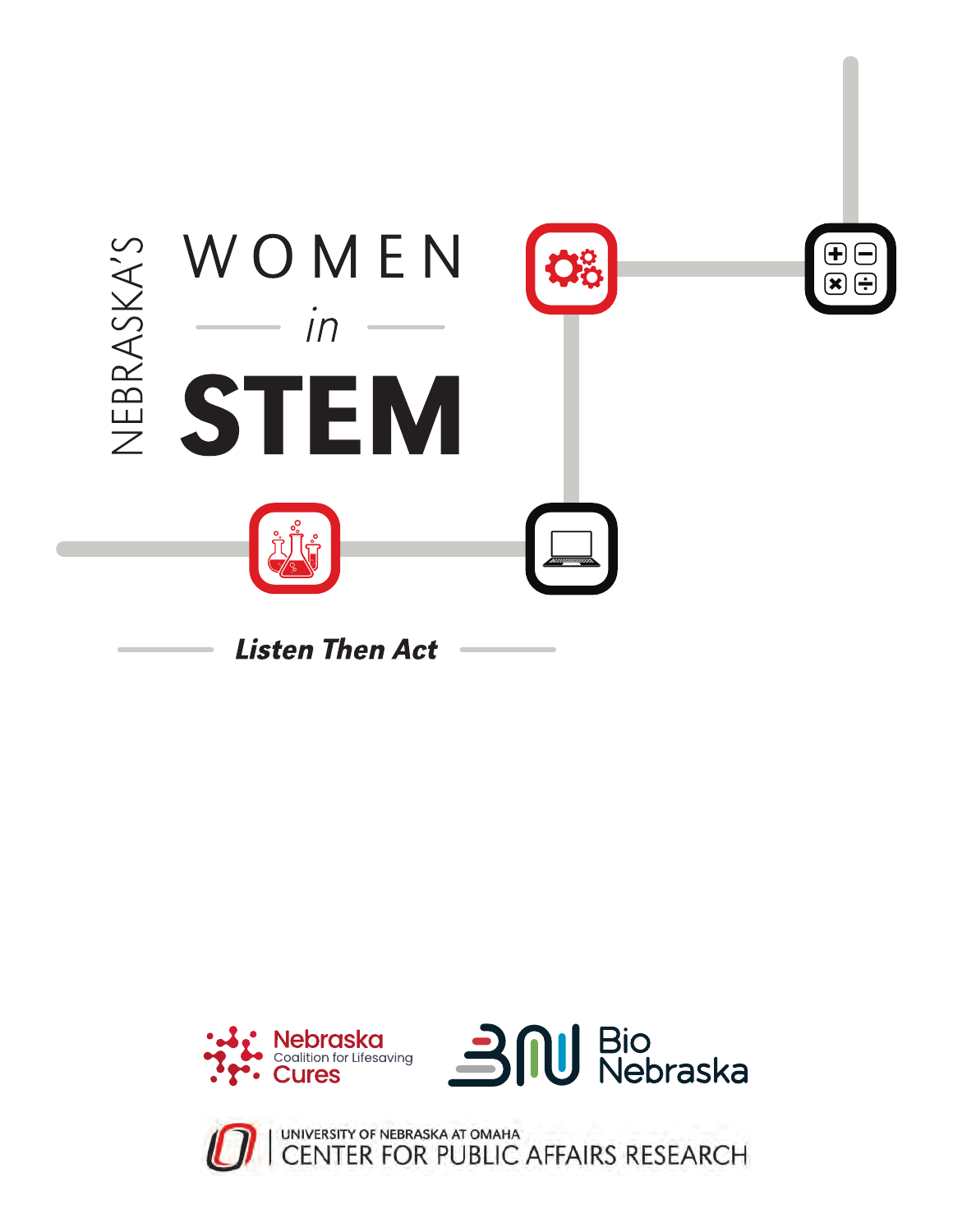#### Advisors

Sasha Forsen, assistant director, Bio Nebraska Amanda McGill Johnson, executive director, Nebraska Coalition for Lifesaving Cures





# Report Prepared By<br>**Report Prepared** By

Josie Schafer, Ph.D., director, UNO Center for Public Affairs Research Morgan Vogel, Ph.D., research associate, UNO Center for Public Affairs Research Amanda Parker, graduate research assistant and recipient of NASA Nebraska Space Grant Fellowship Tara Grell, graphic designer, UNO Center for Public Affairs Research Bárbara Gómez-Aguiñaga, Ph.D., assistant professor, UNO School of Public Administration Shawn Maxwell, doctoral student, UNO School of Public Administration Yeonkyung Kim, doctoral student, UNO School of Public Administration



### The Center for Public Affairs Research collaboratively produces and disseminates high-quality public scholarship about topics that impact the lives of Nebraskans.

MISSION **HEX:** 474c55







The University of Nebraska does not discriminate based on race, color, ethnicity, national origin, sex, pregnancy, sexual orientation, gender identity, religion, disability, age, genetic information, veteran status, marital status, and/or political affiliation in its programs, activities, or employment.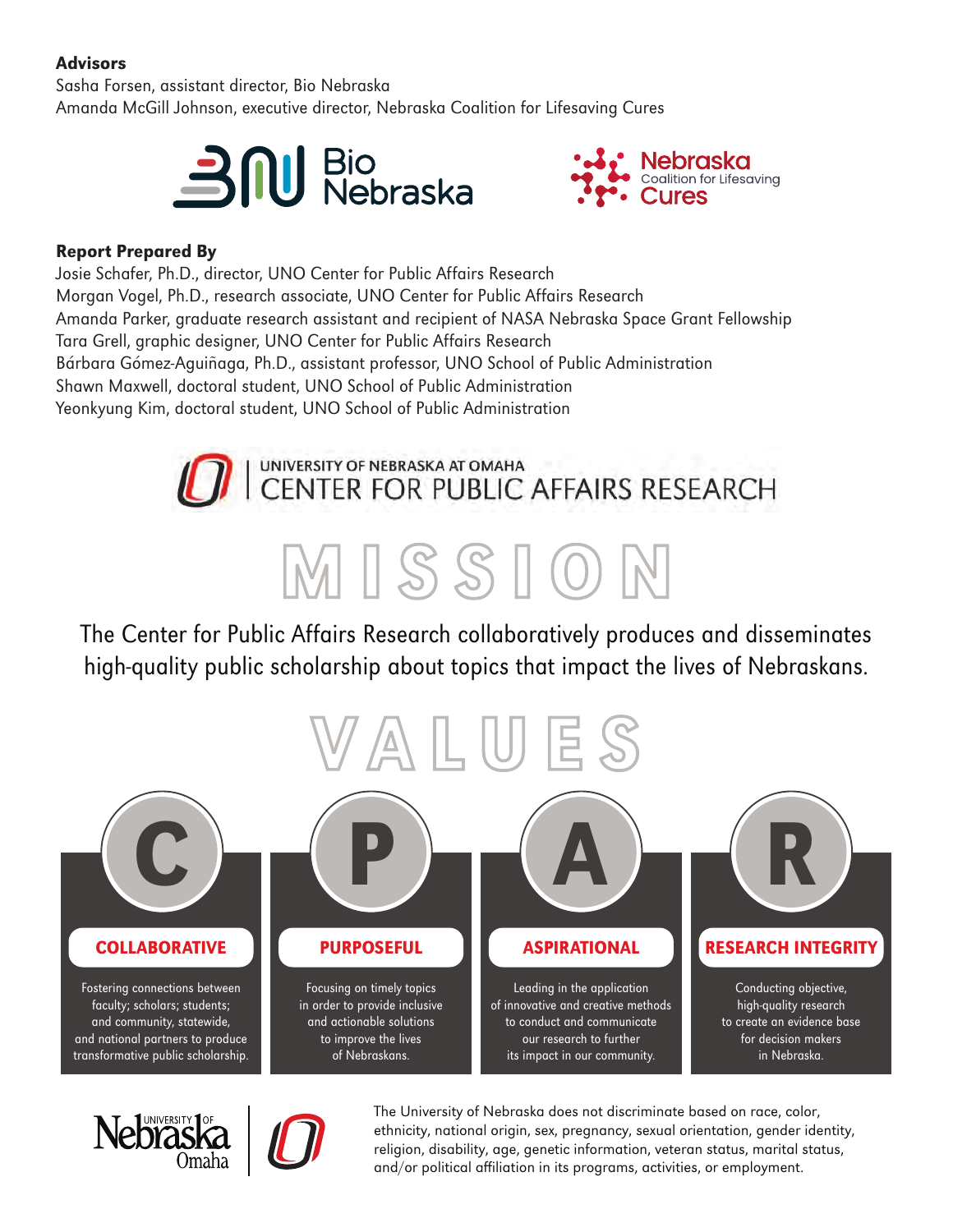# NEBRASKA'S WOMEN IN STEM | LISTEN THEN ACT

# EXECUTIVE SUMMARY

A large and vibrant science, technology, engineering, and math (STEM) workforce has a range of benefits for the economic and social well-being of communities; yet, women continue to be underrepresented in these occupations. Nationally, in 2017, women accounted for over half of the college-educated workforce but made up only 29% of those employed in science and engineering occupations, while being overrepresented in STEMrelated fields like healthcare. Nebraska's STEM workforce is reflective of national trends. In 2019, about 27% of Nebraska women 25 years or older worked in a core STEM occupation, which we can estimate to be about 15,300 women (U.S. Census Bureau, 2019). Women of color are even less represented.

In partnership with the Center for Public Affairs Research (CPAR) at the University of Nebraska at Omaha (UNO), Bio Nebraska and the Nebraska Coalition for Lifesaving Cures sponsored an extensive qualitative research initiative to better understand the challenges and opportunities for women working in STEM occupations in Nebraska. In order to hear the lived experiences of women working in STEM, researchers at UNO CPAR conducted 48 in-depth, semi-structured interviews with women working in STEM occupations and residing in Nebraska.

## KEY FINDINGS

Through interviews, six key findings emerged as central to the experiences of women working in STEM in Nebraska, including:



#### INTEREST AND MOTIVATION FOR PURSUING A CAREER IN STEM

"I was brought up to know that if a male counterpart can do it, I can do it as well." (Interviewee 15)



#### HOW WOMEN PERSEVERE IN STEM CAREERS

"I will advocate for myself and stand up for myself, and I see that's not always happening with women in the workplace..." (Interviewee 20)

#### WORKPLACE POWER DYNAMICS IN THE STEM ENVIRONMENT

"...I could say something in a room and certain personalities will argue with me and the guy sitting right next to me could say the exact same thing that I said and those same men would be like, 'Oh yeah that makes total sense,' because a guy had said it..." (Interviewee 46)







 $\mathbf{R} \in \mathbb{R}$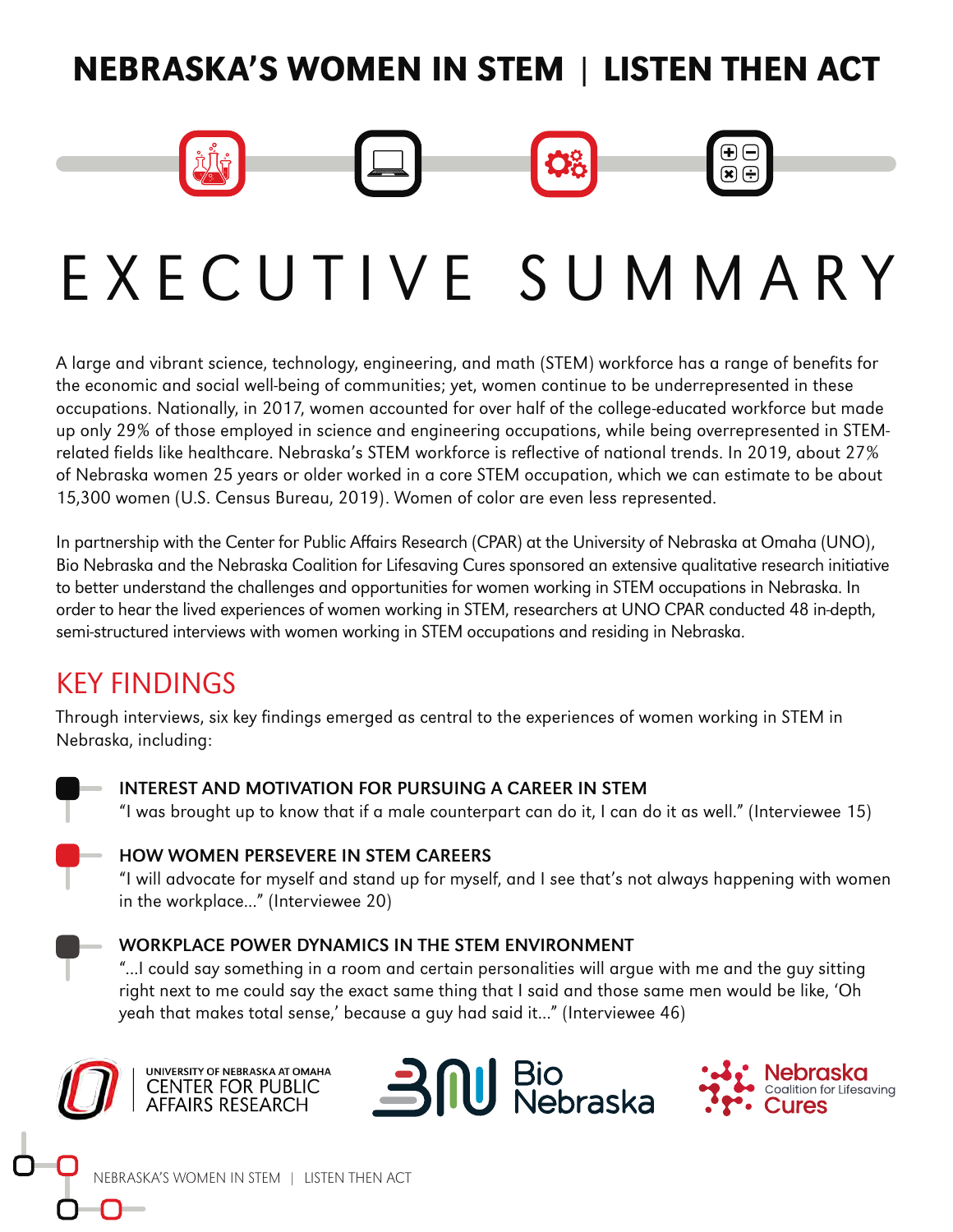

#### BARRIERS WOMEN FACE IN CAREER PROMOTION AND ADVANCEMENT

"I didn't know that we are allowed to do that [negotiate]…" (Interviewee 35)

#### NAVIGATING WORK-LIFE BALANCE

"...there's a couple things that are obviously different for women. You're the physical caretaker for newborns ... even as kids get older there's certain things they want mom for and not dad." (Interviewee 17)

#### UNIQUE NEBRASKA INFLUENCES ON THE STEM CULTURE AND WORKFORCE

"I would like to say that I wasn't discriminated against. I would like to say that I wasn't held back…but that wouldn't be true…I still see things happen to women and minorities in the STEM fields that aren't terribly encouraging…we need to figure that out in Nebraska." (Interviewee 11)

## RECOMMENDATIONS

Researchers specifically asked women to share ideas and recommendations for how to improve the experiences of current and future women in STEM. Interviewees' recommendations are shared below.

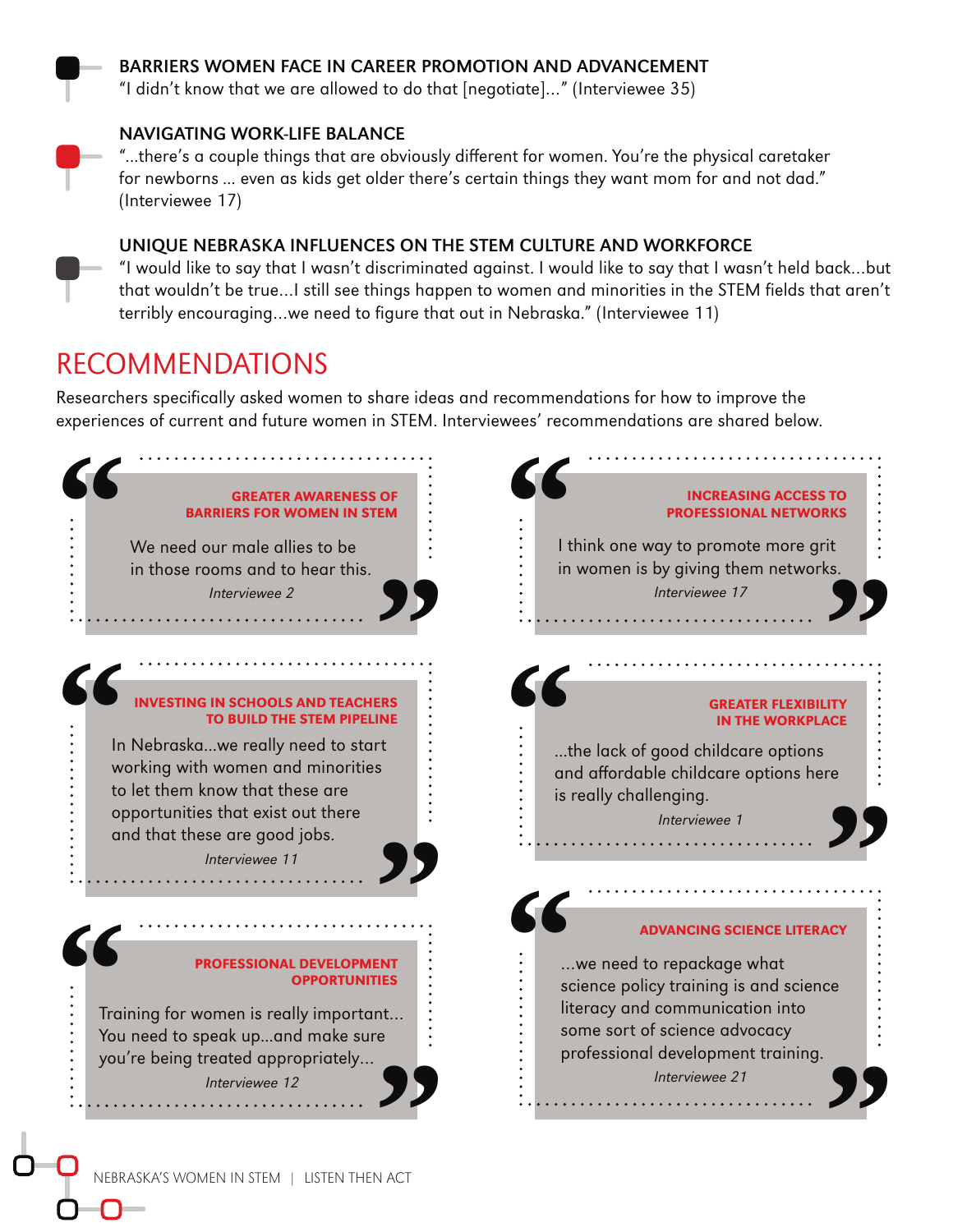#### **Overview**

Science, technology, engineering, and math (STEM) represent large and vibrant industries, and their workforce has a range of benefits for the state of Nebraska. One benefit is to the economy – the average annual salary for an individual working in STEM is \$88,000, and it is projected that STEM occupations will grow by 8% in the next ten years (Seitz, 2021). However, women are consistently underrepresented in STEM occupations (Corbett & Hill, 2015; Hill et al., 2010), and women of color are even less represented (Carnevale et al., 2021). In 2017, women across the country accounted for over half of the college-educated workforce but made up only 29% of those employed in science and engineering occupations (Barnett & Rivers, 2021). Additionally, a 2021 report from the National Academies of Sciences, Engineering, and Medicine predicted that implications from the COVID-19 pandemic may further exacerbate disparities in women's representation in STEM fields.

Nebraska's STEM workforce is reflective of national trends. In 2019, about 27% of Nebraska women 25 years or older worked in a core STEM occupation, which we can estimate to be about 15,300 women (U.S. Census Bureau, 2019). As we know, women of color are even less represented than White women in STEM careers. Data demonstrates that 85% of women in a STEM occupation in Nebraska are Non-Hispanic White (U.S. Census Bureau, 2019). Latinas account for just 4% of women working in STEM occupations in Nebraska, Black women account for approximately 3%, Asian women account for 6%, and Native American women account for less than 1% of the STEM workforce (U.S. Census Bureau, 2019). The lack of representation of women in STEM in Nebraska, particularly women of color, demands that we seek to understand the barriers and challenges for women in these careers.

This research broadly defines STEM to include the contributions of women who work in, promote, and support the fields of science, technology, engineering, math, and medicine in Nebraska. In fact, one interviewee from this research too shared our sentiment for this broad definition and important focal group:

"STEM touches every part of our lives, period. From the moment that you wake up in the morning and get out of bed to the moment that you brush your teeth and crawl into bed, STEM is touching your life. So why are we, as people who believe and understand the power of STEM, trying to differentiate between 'you are STEM' or 'you are not STEM enough.' If you are interested in and care about the impacts of STEM on our community, on our economic development, on our tech structure, on the future generations, on solving world problems, why are you trying to be exclusive in nature in the first place?" (Interviewee 43)

While this study focuses on the experiences of women in STEM occupations, we also recognize that many of the experiences shared by women in this research extend to women in other sectors and occupations. Similarly, many of the recommendations put forth at the end of this white paper are not exclusive to STEM careers and, as such, would benefit women in all sectors and occupations. Increasing awareness about the challenges and opportunities women experience in the workplace is an important topic that deserves attention in all fields.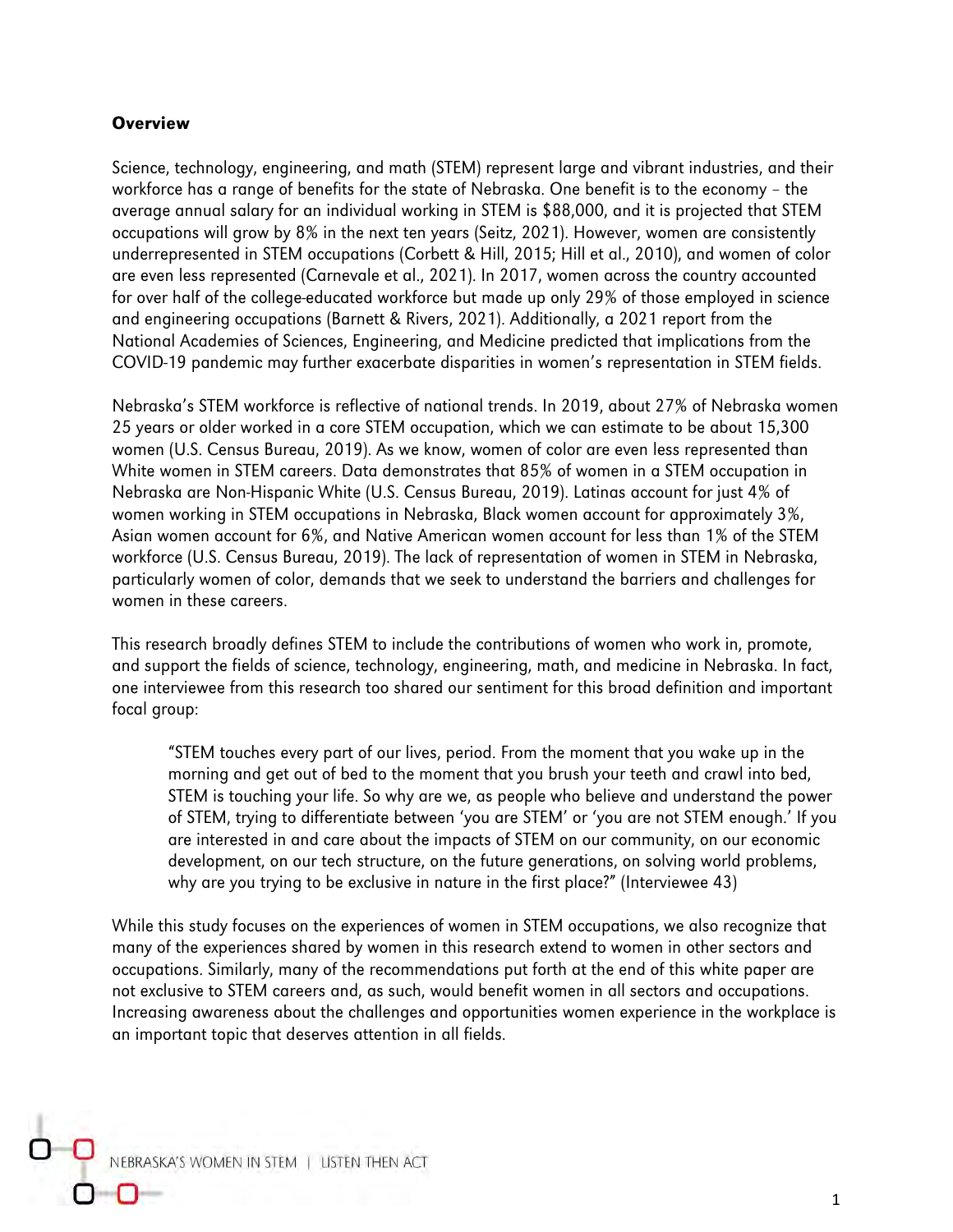This research studied the barriers and opportunities for Nebraska's women in STEM by conducting 48 in-depth interviews with women working in STEM occupations. During interviews, women shared extremely personal and humbling stories. We sought to honor their time and commitment to their occupations by sharing their experiences, in their own words, wherever possible. What we heard from Nebraska's women in STEM were stories of grit and determination, despite a range of barriers and challenges. The women interviewed in this study are inspirational and demonstrate a path for overcoming gender barriers in STEM and achieving success in these auspicious careers. In addition, we heard thoughtful ideas to better support women in STEM in Nebraska in the future.

#### Research Design

The purpose of this research was to examine the barriers and opportunities that exist for women in STEM occupations in Nebraska. Given the complex and individual nature of this topic, a qualitative research design was adopted. Qualitative research allowed us to hear the lived experiences of women who work in STEM occupations in Nebraska and understand the meanings women ascribe to their workplace motivations, interactions, and decisions (Creswell & Poth, 2018). This study was guided by the following research questions:



How do a diverse group of women in STEM occupations in Nebraska describe their current professional environments in Nebraska?

According to women in STEM in Nebraska, what barriers exist for women to enter and stay in STEM occupations in Nebraska?

According to women in STEM in Nebraska, what opportunities exist for women to enter and stay in STEM occupations in Nebraska?

The qualitative research design for this study included in-depth, semi-structured interviews with current females in STEM occupations who reside in Nebraska. Semi-structured interviews are useful for open-ended questions that require extensive probing (Adams, 2015). Additionally, given the personal and potentially sensitive nature of this topic, open-ended interview questions enabled a more in-depth understanding of women's experiences working in STEM occupations in Nebraska.

#### Data collection

In total, 48 interviews were conducted using Zoom video conferencing. Interview participants were recruited using multiple methods. Initially, interviewees were recruited using professional networks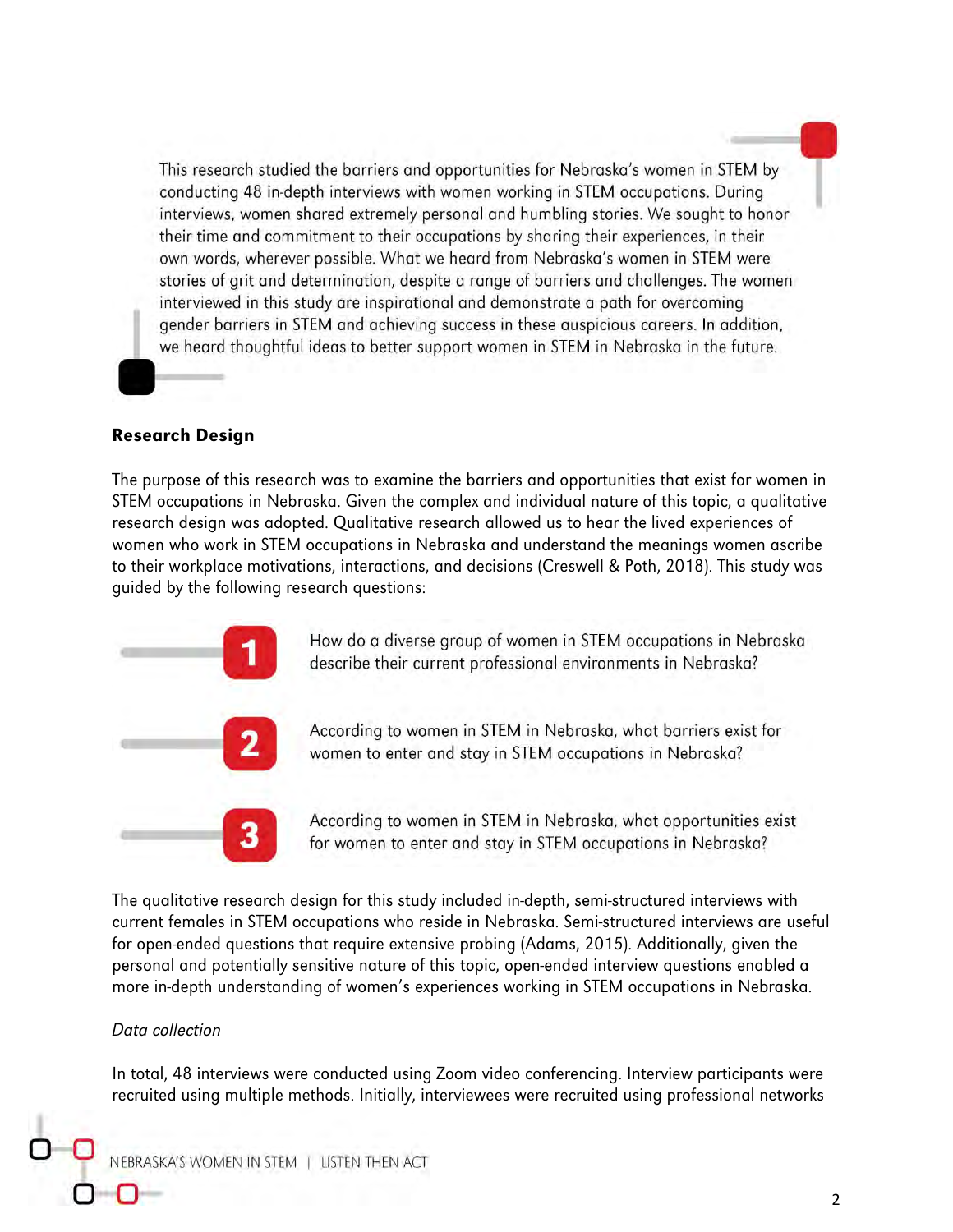of Bio Nebraska, Nebraska Cures, and the CPAR research team. Interviewees were also recruited using professional social media platforms, such as LinkedIn, and websites from STEM-based organizations, such as university and college online faculty directories and personnel directories for STEM organizations. Then, we utilized a snowball sampling methodology in which researchers ask interviewees for recommendations of women in STEM who might be interested in participating in this study. Interviewees' identities were always protected, with only the research team aware of which interviewees recommended additional interview participants. In recruitment, special attention was given to representation of the diverse experiences of women in STEM, including variety in STEM occupation, geography, income, race, and ethnicity. Researchers continued interviewing women in STEM until a point of saturation was reached in which no new information was obtained during interviews (Guest et al., 2006).

Demographic information of interviewees is presented in Table 1. The median participant age was 43 years old. Interviewees were highly educated, with most holding an advanced degree in their field. Interview participants were recruited statewide, though many reside in the Omaha and Lincoln metro areas due to the concentration of women in STEM occupations in eastern Nebraska. Of the women interviewed, 38 identified as White, nine identified as persons of color, and one participant preferred not to answer.

Table 2 provides detail on the STEM occupations represented among this study's sample. Broadly, 13 interviewees work in science, seven work in technology, 19 work in engineering, three work in math, and four work in medicine. One participant works in architecture, which was recently officially recognized as a STEM field (see Walsh, 2019). Finally, among the women we interviewed, 21 currently work in academia, 24 work in industry, and three classify themselves as full-time graduate students.

| Age                       | Median age: 43 years old<br>Range from 24 to 66 years old   |  |  |
|---------------------------|-------------------------------------------------------------|--|--|
| Race                      | White: 38<br>Persons of color: 9<br>Prefer not to answer: 1 |  |  |
| <b>Level of Education</b> | Bachelors: 11<br>Masters: 12<br>PhD: 21<br>MD: 3<br>JD: 1   |  |  |

#### Table 1: Participant Demographic Breakdown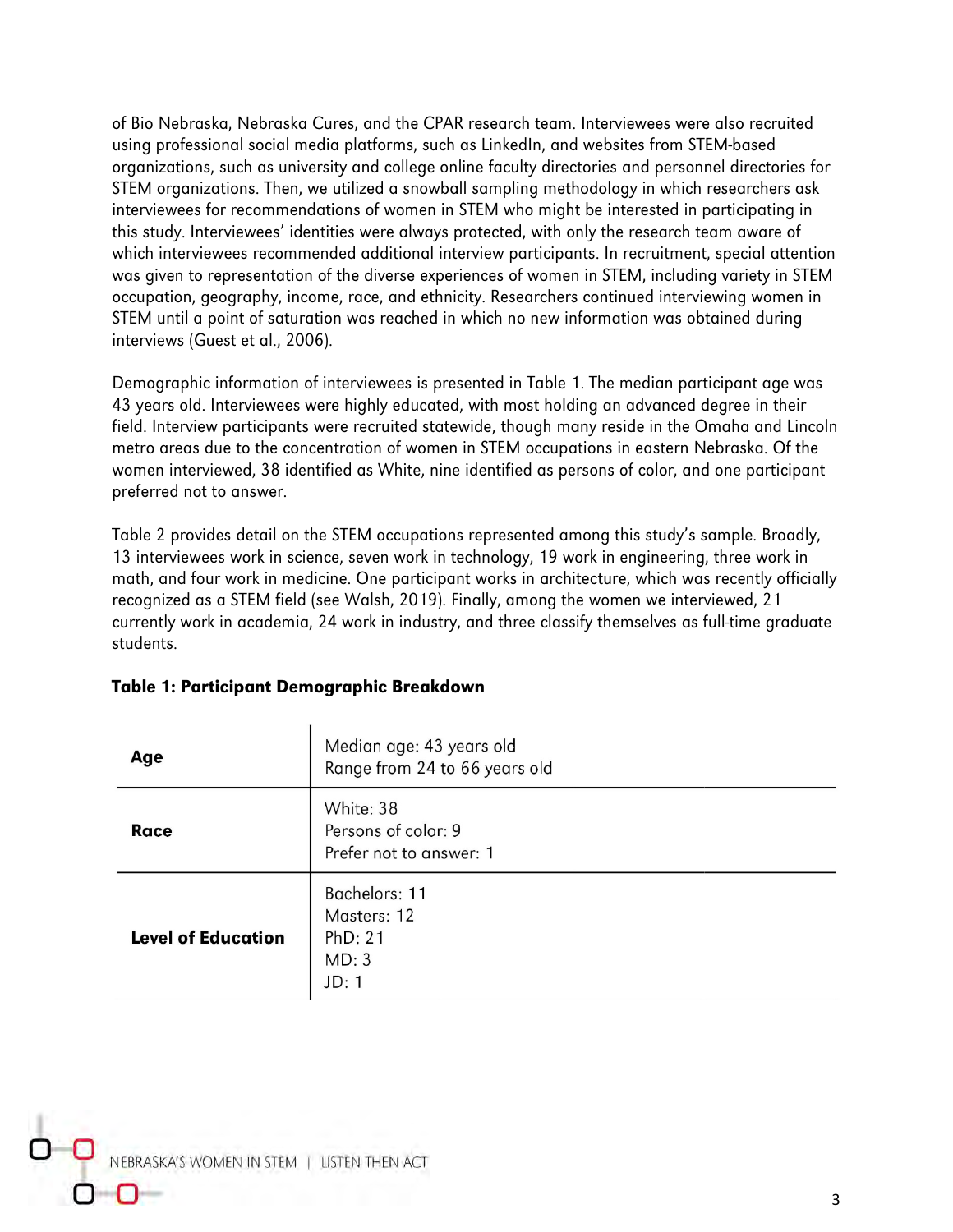



#### Table 2: STEM Occupations Represented

| <b>STEM Occupation</b> | Aeronautics<br>Agricultural engineering<br>Agronomy & horticulture<br><b>Animal Science</b><br>Architectural engineer<br>Architecture<br>Biochemistry<br><b>Bioinformatics</b><br>Biology<br>Biological systems engineering<br><b>Biomechanics</b><br>Chemical engineering<br>Chemistry<br>Civil engineering | Cyber systems<br>Data science & technology<br>Entomology<br>Environmental engineering<br>Geological engineering<br>Immunologist<br><b>Informatics</b><br><b>Mathematics</b><br>Medicine<br>Mechanical engineering<br>Microbiology<br>Natural resource sciences<br>Nuclear engineering<br>Physics |
|------------------------|--------------------------------------------------------------------------------------------------------------------------------------------------------------------------------------------------------------------------------------------------------------------------------------------------------------|--------------------------------------------------------------------------------------------------------------------------------------------------------------------------------------------------------------------------------------------------------------------------------------------------|
|                        | Community & regional planning                                                                                                                                                                                                                                                                                |                                                                                                                                                                                                                                                                                                  |

This study was approved by the University of Nebraska at Omaha Institutional Review Board (IRB) and interviewees received an interviewee information sheet via email in advance of the interview. Researchers reminded interviewees of their confidentiality and anonymity protections prior to the

NEBRASKA'S WOMEN IN STEM | LISTEN THEN ACT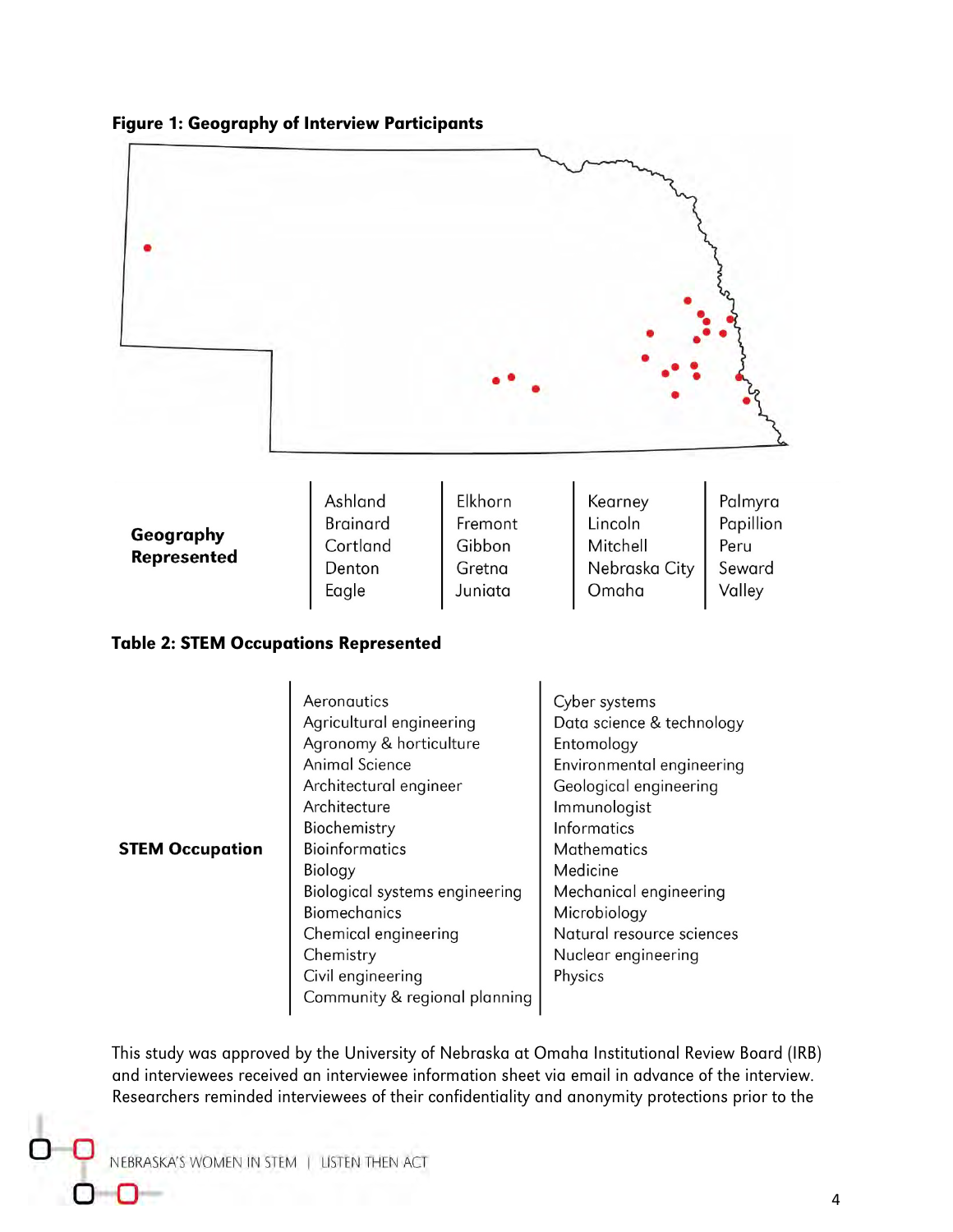start of each interview. Once interviewees verbally consented, the interview commenced. The average interview length was approximately 45 minutes. Interviews were recorded with interviewees' permission. All but one interview participant consented to being recorded. Interviewees were not provided with interview questions in advance in an effort to illicit more raw responses and emotions on the most impactful aspects of their STEM journey. See Appendix A for the full interview protocol.

#### Data Analysis

All interviews were transcribed using Zoom. The transcriptions were saved and reviewed for accuracy by a member of the research team. In addition, researchers wrote summative memos to document key information and the main points discussed after each interview (Rubin & Rubin, 2012). The research team used MAXQDA qualitative data analysis software for coding interview transcripts. Analysis included deductive coding from themes in academic and professional literature on STEM occupations as well as inductive coding based on themes from interviewees' stories. A twostage coding process was employed with two members of the research team reviewing the transcripts to ensure inter-coder reliability. A complete list of codes used during analysis is included as Appendix B. All steps in the coding and analysis process focused on ensuring the depth and richness of interviewees' experiences.

The remainder of the report presents women's stories and experiences as they relate to:

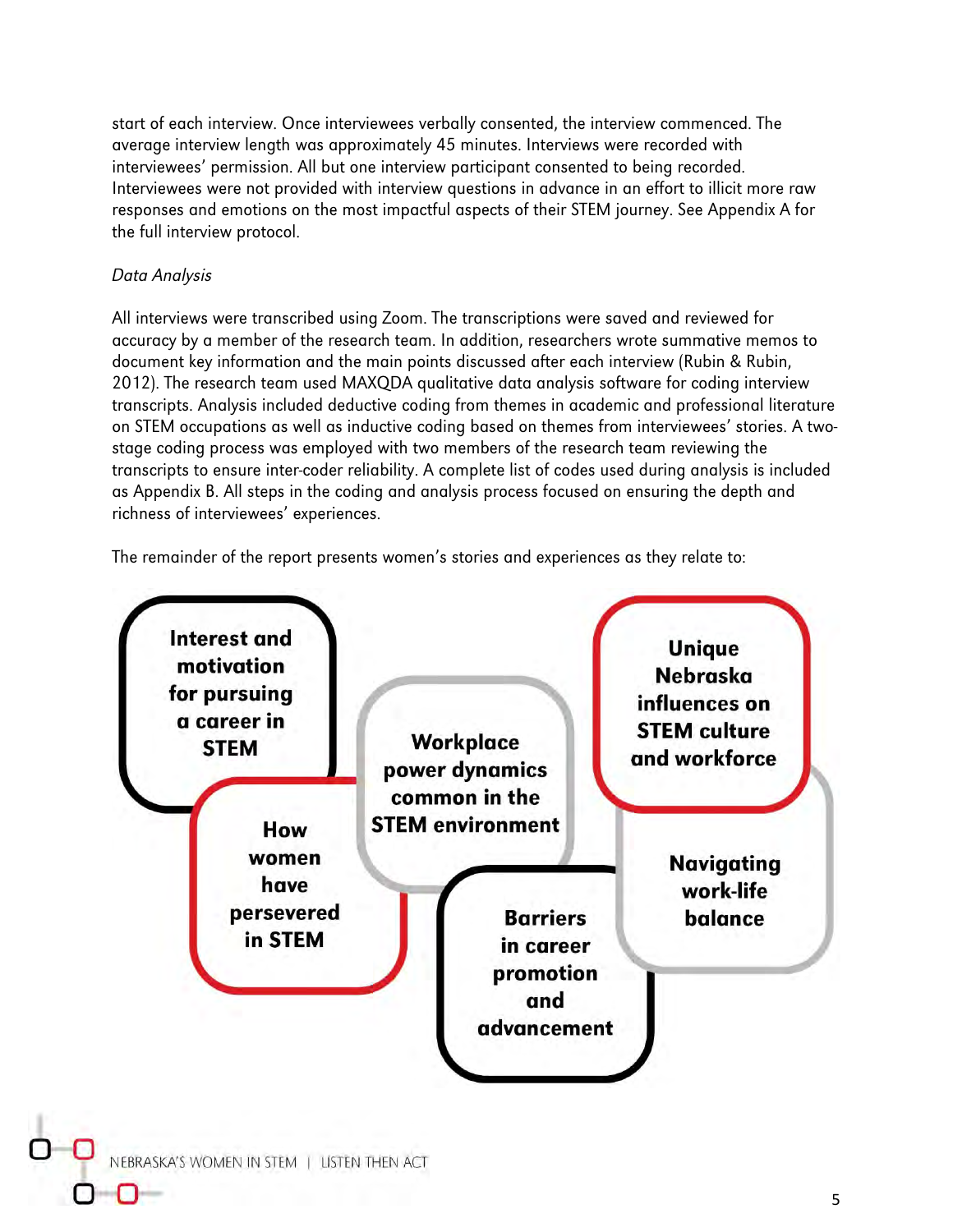#### Interest and Motivation to Pursue STEM

For many of the women interviewed in this study, their stories about what it means to be a woman in STEM start with their initial interest in STEM and their early family and educational socialization experiences. Many women in this study specifically acknowledged family and upbringing as key factors in their success in STEM. Strong parental support early on is also documented in the academic literature for women's later persistence in STEM fields (Mullet et al., 2017). Participants acknowledged the difficulty in ensuring everyone has access to a stable upbringing, but still noted its significant influence. Interviewees' reflections on this topic are presented below.

"I had a good family background. I did always have the backup of knowing that people are going to be supportive of me. That is one aspect. Having faith in yourself…my faith life is the most important thing to me. And so I guess I always had that belief of, it didn't matter if I did fail, there was going to be something else to pick me up and be able to transition to. I guess I just didn't have a fear of failure in the technical side…It's just that belief in yourself." (Interviewee 28)

"I grew up in a home where everybody had higher education. My mom did her master's degree, while my brother and I were young, so we watched her do that. I remember her studying, I remember watching her do that. My dad had done his master's degree when we were really, really young, so I don't remember that as much. But watching my mom getting her master's degree with children and while working I think made a huge imprint on me, and knowing that after I had children that it was still okay to go back and do my master's degree and continue higher education. So I think that was an important thing for me to see." (Interviewee 43)

"I really gravitated toward science and technology and math…my mom is a professor…I can remember her taking us to graduate functions and some conferences and it was so cool to see her do her thing...I know it's probably frowned upon now, with all the safety regulations, but we used to go and play in her lab while she worked and she would laugh at us on the sidelines…but, you know, it was still cool, 'oh we're at mom's work.'" (Interviewee 25)

"I was brought up to know that if a male counterpart can do it, I can do it as well. So that is how I was brought up and I will say that shaped how I see things. It gave me the confidence that I can enter a field like this one, which is sometimes luck…how a female or male child is brought up in their communities…" (Interviewee 15)

The women interviewed attribute much of their success in STEM to their family upbringing. Family stability, support, and structure were common themes.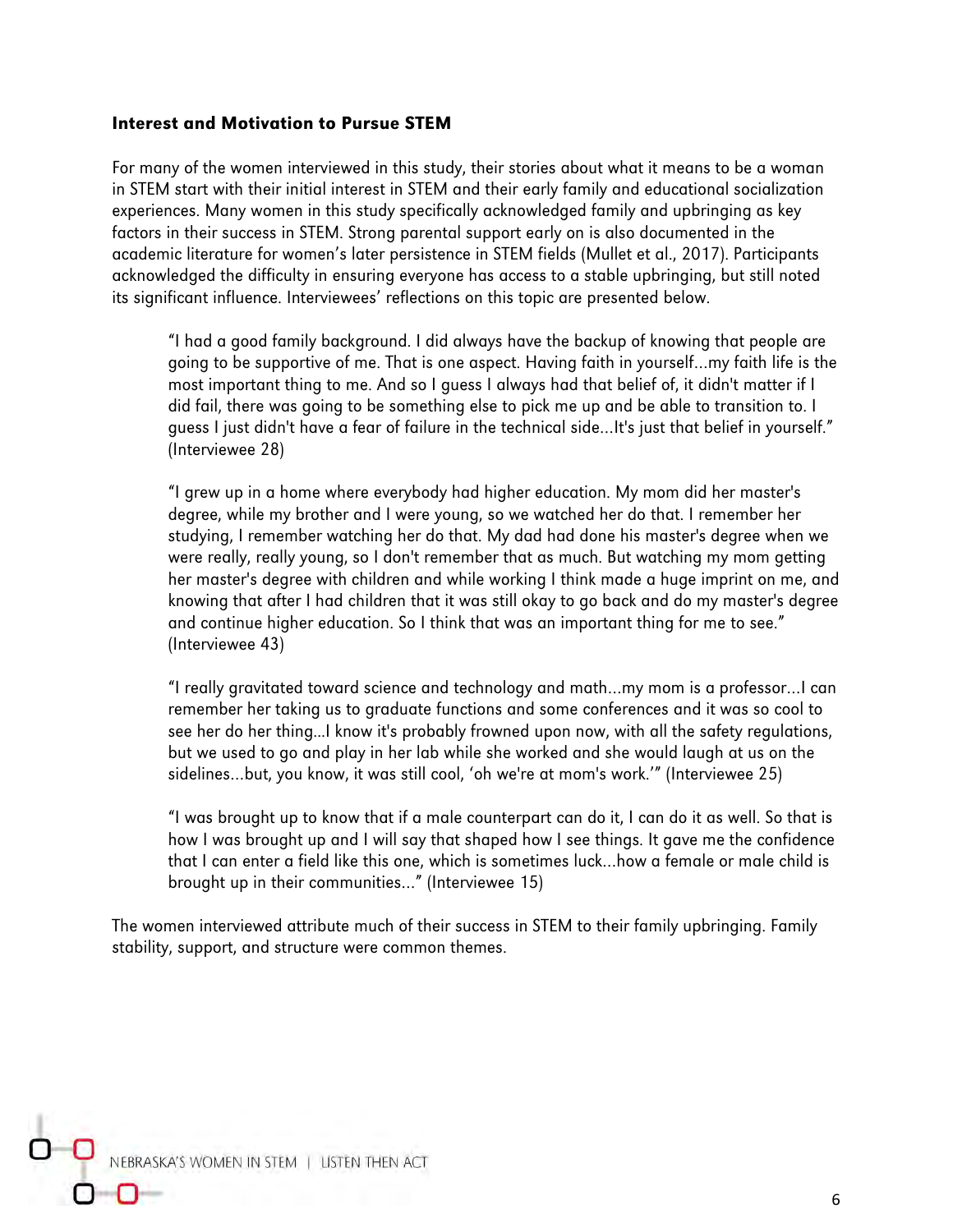Many interviewees shared specific stories about a class or influential teacher in middle school or high school who sparked their interest in STEM. Some of these stories are shared below.

"In fourth grade, I remember learning about the digestive system on a film strip…I started saying at that moment, 'I want to be a doctor.' And nobody said, 'oh honey, that's a dumb idea' or 'you should be a teacher' or 'you should be a nurse.' They didn't gender-type me into a role…They didn't say, 'oh sure you are going to be that.' They indulged me in my fantasy." (Interviewee 6)

"I always enjoyed math throughout elementary school. Honestly, I was one of those strange kids who liked the timed-tests, where you have to do so many questions in so little time. I liked that challenge. I was always good at math, science, physics, the STEM fields. So that's kind of what led me to pursue my bachelor's degree in STEM…" (Interviewee 9)

"My love for chemistry came from my high school teacher…our lab wasn't to that level where we could do experiments, so we could not see equipment, there were no chemicals. Our teacher took us to manufacturers, so we visited a soap manufacturer, yogurt manufacturer, plastic processing plant, those things. And then we went to one of the universities in the city to do experiments in their labs. I was like 'Oh, my goodness, I want to do more'." (Interviewee 5)

Additionally, women acknowledged the importance of influential educational opportunities during college. They cited these experiences, including internships, scholarships, and post-doctoral fellowships, as important factors contributing to their success. Some of the frequently cited scholarships and fellowships among study participants included the Nebraska INBRE program, the University of Nebraska at Omaha Walter Scott Jr. Scholarship Program, and the National Science Foundation ADVANCE program. They also cited other National Science Foundation and National Institutes of Health grants that became available once women entered the STEM workforce. One interviewee who received several Nebraska-based scholarships specifically noted how meaningful these opportunities were in keeping her in Nebraska:

"…all of these programs had told me, 'The purpose of us giving you this money is so you can be a scientist who works in Nebraska, who stays in Nebraska.' So there's that sense of obligation… And I remember thinking these people have sunk so much money into me that it would be wrong for me to leave…They've invested all that…they'd be so disappointed, my mentors who have helped me would be so disappointed." (Interviewee 7)

Finally, many women had an altruistic motivation for entering STEM professions – to help people. Indeed, this altruistic motivation is a common theme among women entering the STEM professions (Wegemer & Eccles, 2019; Mullet et al., 2017). When women talked about wanting to help others through STEM, it was often a direct response to personal issues they experienced throughout their lives. The quotes below speak to how interviewees' experiences encouraged their interest in STEM for altruistic reasons.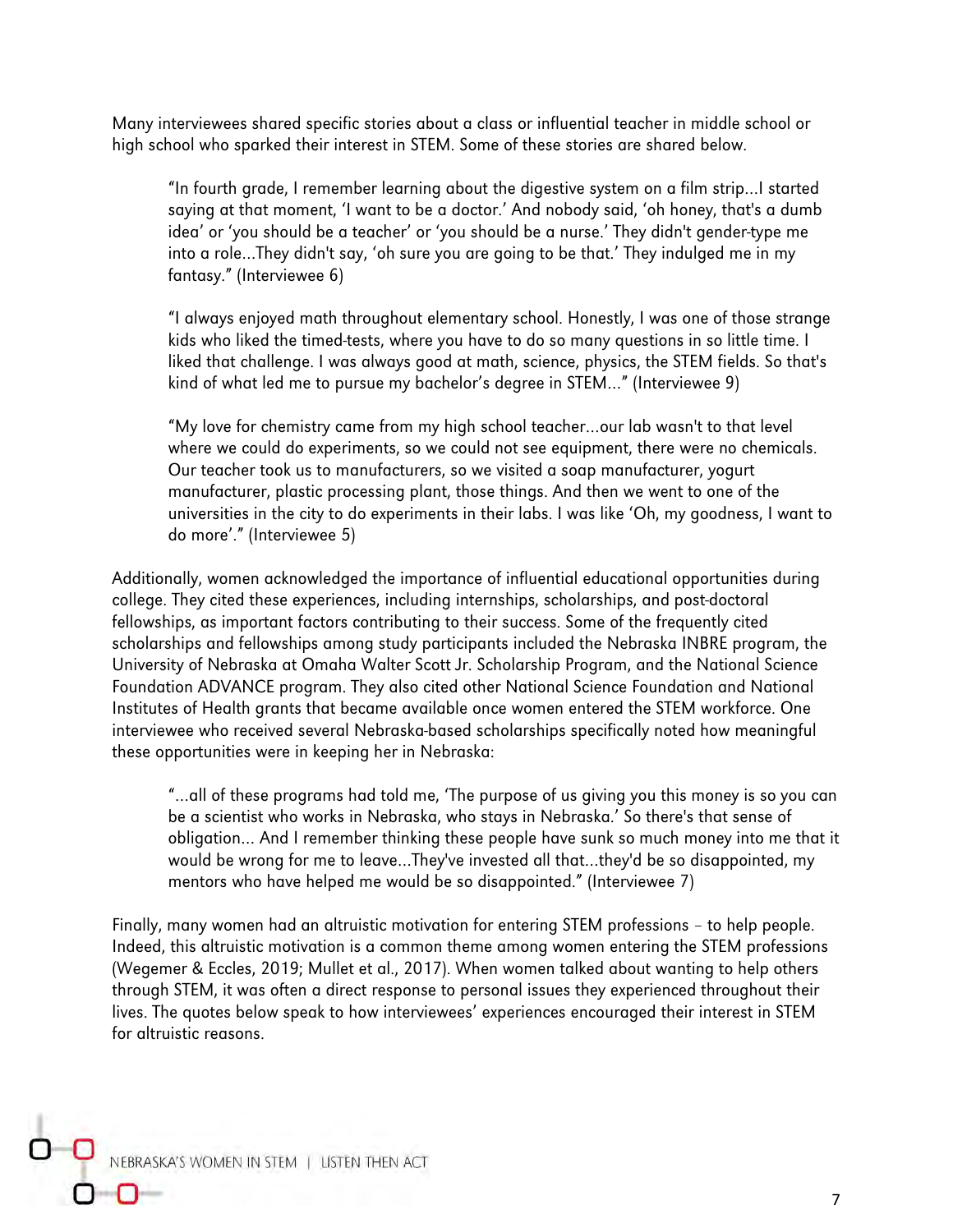"I was diagnosed with Type 1 diabetes, and so I got really interested in [understanding] what the heck is wrong with my body? Why is it not working? I want to understand this. I loved science from that point on just because I wanted to learn more." (Interviewee 23)

"I think my aspiration comes from using the discipline to help others. How could the science of agriculture help others? So that is my aspiration…" (Interviewee 36)

"…when I was eight, my mom was diagnosed with breast cancer, and my grandmother had been diagnosed with breast cancer when I was born…so my mom got tested at the time for the BRCA1 and BRCA2 genes and she was negative. And they shared all this with me as an eight-year-old…And my mom survived thankfully, but I remember being puzzled at the time…I was like 'I don't understand, that makes me mad, why don't we know more?' (Interviewee 7)

"…we lived in the metro area in low ground that flooded all the time. I thought, if I could figure that out, like how and why things flooded and when, I could make people's lives better. That was always something that interested me." (Interviewee 11)

Based on our conversations, interviewees' initial interest in STEM began early in life. Women in this study's sample grew up as adventurous, curious, and determined children and were intrigued by opportunities to build things or solve problems. This insight shows that motivation from family members, teachers, and other role models is critical in socializing girls and young women to pursue STEM careers.

#### Key Attributes for Persevering in STEM

Interviewers directly asked participants why they were able to succeed in STEM careers even though few women enter and remain in the field. Many interviewees were intrigued by this question and reflected on their own personality traits. Two key attributes were prevalent among all interviewees: grit and confidence.

As explained by scholar Angela Duckworth (2016), grit includes a combination of passion and perseverance to pursue long-term goals. In this case, passion refers to the idea of "consistency over time." This concept parallels with interviewees' reflections on how they persevered in their STEM careers despite barriers.

"I'm very stubborn. I don't care a ton about what other people think of me. I'm very selfmotivated, not that other women aren't, but once I decided that it was a challenge, I will meet that challenge, even if it is at the detriment of my own health or my own family. I don't recommend that, but that is my personality." (Interviewee 2)

"…there's a lot of times in my life to when I was younger where grit served me really well and then I persevered and I set a goal for myself and I would be successful…I feel like you just keep going and find a way around the challenges or the obstacles in front of you…there's always a path, even when it seems like there's not…You just keep trying until you find a way forward." (Interviewee 16)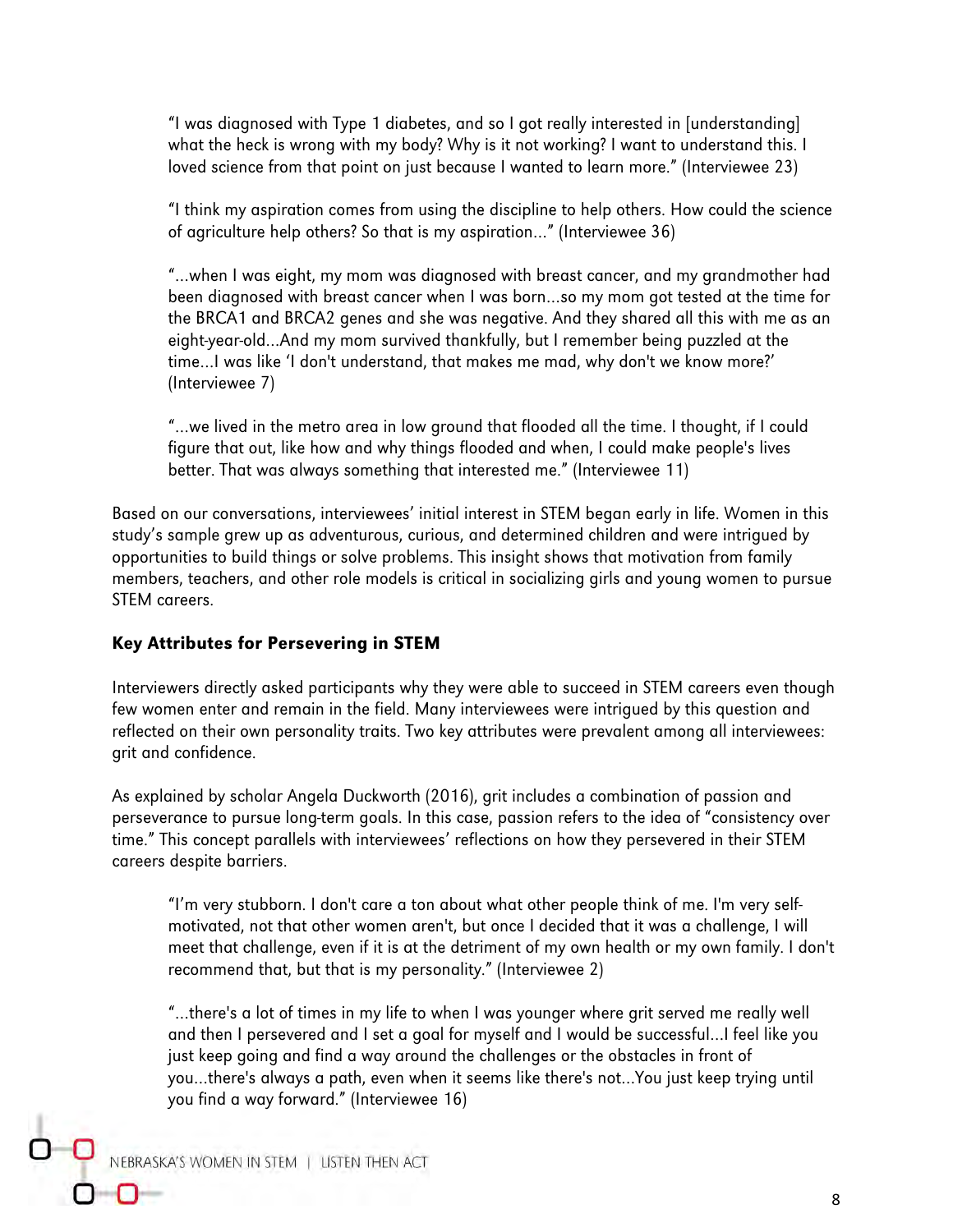"…I've always considered myself having tenacity. And just being able to…put up with it. Because, yes, I have seen some harassment in my field, especially in the early years…but that has changed. And it's a good thing that has changed…it's kind of my own personality, the tenacity of just pushing, being a self-starter." (Interviewee 28)

"I've always been a question asker, just being so interested in finding out the answer that I didn't ever not ask the question. So even though, sometimes traditionally, women are thought to be a little bit meek or a little bit less likely to raise their hand, that wasn't me. I do feel like my personality is probably part of why I did succeed, in the sense that I didn't fit a traditional female gender role…No one told me I couldn't be an engineer, no one told me I couldn't see in 3D…I think part of it was just early on, I decided I'm going to do whatever I want to do." (Interviewee 48)

Women in this study each refer to grit in a different way. Common words to describe grit included stubbornness, tenacity, and determination. However, the need for grit to be successful in STEM careers in Nebraska is clear. Women in this study also noted the importance of having confidence in both themselves and their technical skills.

"…you have to have some inner confidence and strength, and I think that is very true…I didn't always have confidence in my skills and how I was producing things, but I have a lot of confidence just in myself. And so I will advocate for myself and stand up for myself, and I see that's not always happening with women in the workplace. I think to succeed you do need to have that trait…I like to be involved and I take a lot of ownership in my work and that connection, that pride, just how much I fit into that really helps to stay the course and get through times that are hard or keep pushing..." (Interviewee 20)

"Every year of my career I've been challenged being a female versus my male counterparts. I'm always questioned, or somebody will ask, 'Well is that what so and so would do as well?' There's always that comment at least once in a year, if not more. When I was early on in my career that was more often…I had to prove myself a lot more…it was very hard, I'm not going to lie, working with some of the guys out in the field was very difficult. But it provided me with a spine or confidence that I knew what I was talking about. I've seen it done in the field and I had confidence behind my design. So, even though, yes, they challenged me because I was a female, I think some of that challenge actually gave me the confidence to get me to where I am today." (Interviewee 34)

It should be noted that although women in this study exuded confidence in themselves, many women shared stories about times when they doubted their abilities or desire to continue in STEM. Many women admitted that they still struggle with wavering confidence today.

"Imposter Syndrome is another item that is out there. I do find it to be true personally. Some of it is natural I am sure, but other facets seem to be heavily influenced by society and our experiences…Many are their own worst critic…" (Interviewee 20)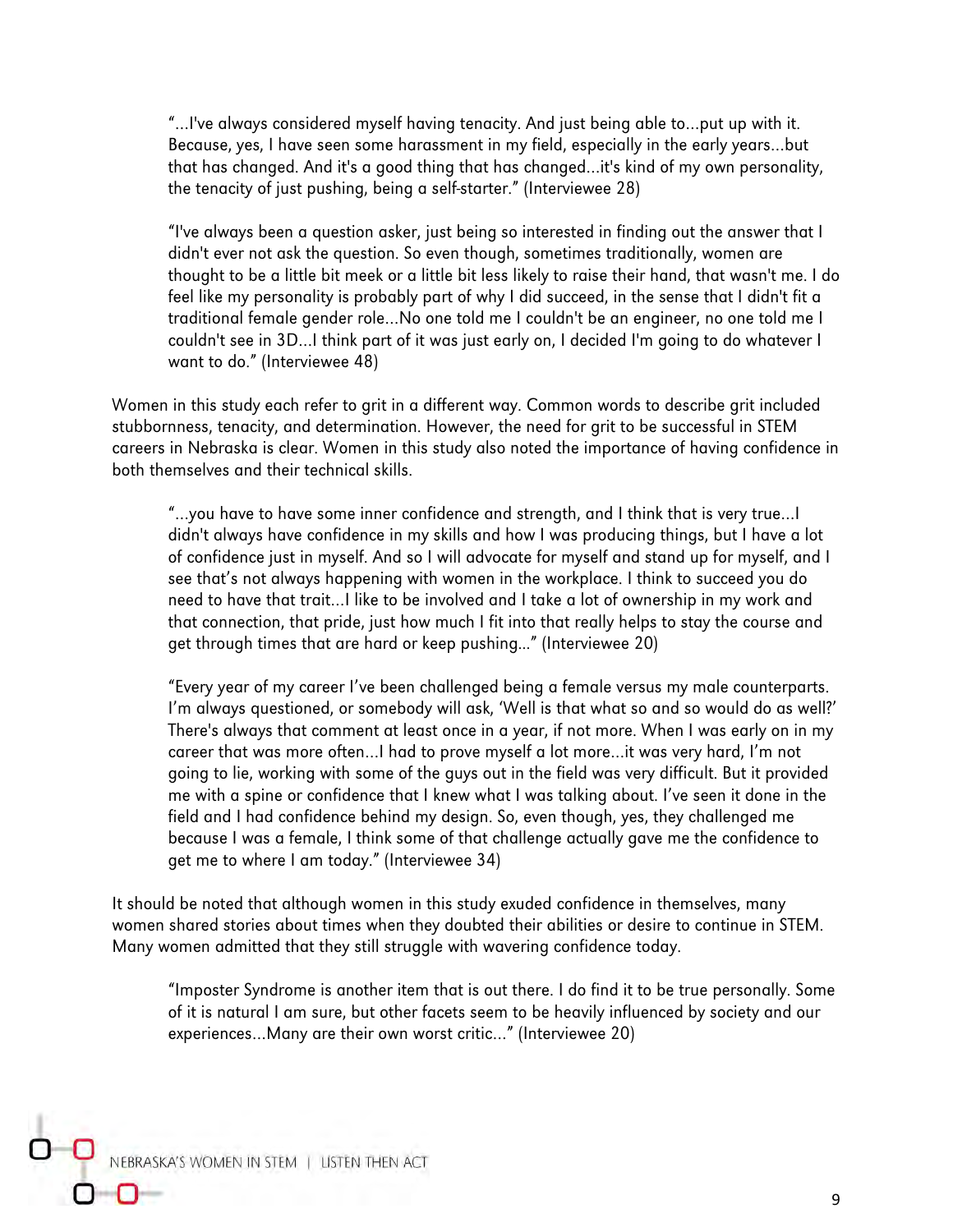"I never really negotiate anything…I fell into the trap of 'I'm a female and if you offer me the job, I'm just going to take the job and I'm not going to negotiate. I'm just so grateful I have a job, I'm so grateful.' I have imposter syndrome today, it never leaves…someone's going to figure out that I don't know what I'm doing." (Interviewee 2)

While self-doubt was common, the women interviewed have important lessons for how to cope with and overcome these feelings.

"…it's really, really helpful for me to talk to other women about it, especially other women in technology. Talk to other people on my team who aren't necessarily in technology, but understand my value and move on…You want to try and prove your value through your accomplishments and earn your respect that way, and I think I have. But I think I've really come to the realization that also part of it is just the organization that I'm in and what they value." (Interviewee 30)

"Whenever I was in my early 20s, I would not speak up for myself. I was so scared to talk. But then I just think, maybe it's the older you get or the situations I had been put in where it's like, well I am just going to, in a respectful way, let them see how their words could be taken and what that means." (Interviewee 31)

"…when I first started in the early 2000s, [I was] flat out being told 'this isn't an appropriate job for a woman' or 'I don't think women should do that.' And now, I don't feel like anybody would dare say something like that. So there's been some of that change in society where we realize that you can't say things like that anymore. But that has not necessarily taken care of attitudes and microaggressions…I've never been harassed on a job, but I've definitely been told, 'Oh, back in my day women just needed to know how to type,' or that kind of stuff. When you're constantly hearing that, you need to be able to identify it as inappropriate and push back." (Interviewee 44)

Lastly, we heard that mentors are a crucial source of support to help women in STEM achieve. Previous research highlights the integral role of mentors in recruiting and retaining women in STEM disciplines (Mullet et al., 2017; Moghe et al. 2021). Women interviewed for this study were no exception. One interviewee concisely summarized how mentors contribute to the success of women in STEM:

"Mentors are important, so important, because when you're feeling weak and vulnerable, and you don't have a safe place to land and ask those questions, that's where your mentor is…and you can ask that safe place and just say, 'I think I'm going crazy. I don't really understand this stuff. How can I do this? I don't feel like I fit in,' whatever the problem is. And you talk to your mentor and your mentor says 'Oh, I totally used to feel this way, and this is what I did' or 'Have you thought about this, have you thought about that?'" (Interviewee 6)

Grit and confidence have clearly helped women in our sample achieve and maintain success in their STEM careers. However, we also learned that their confidence was challenged on many occasions.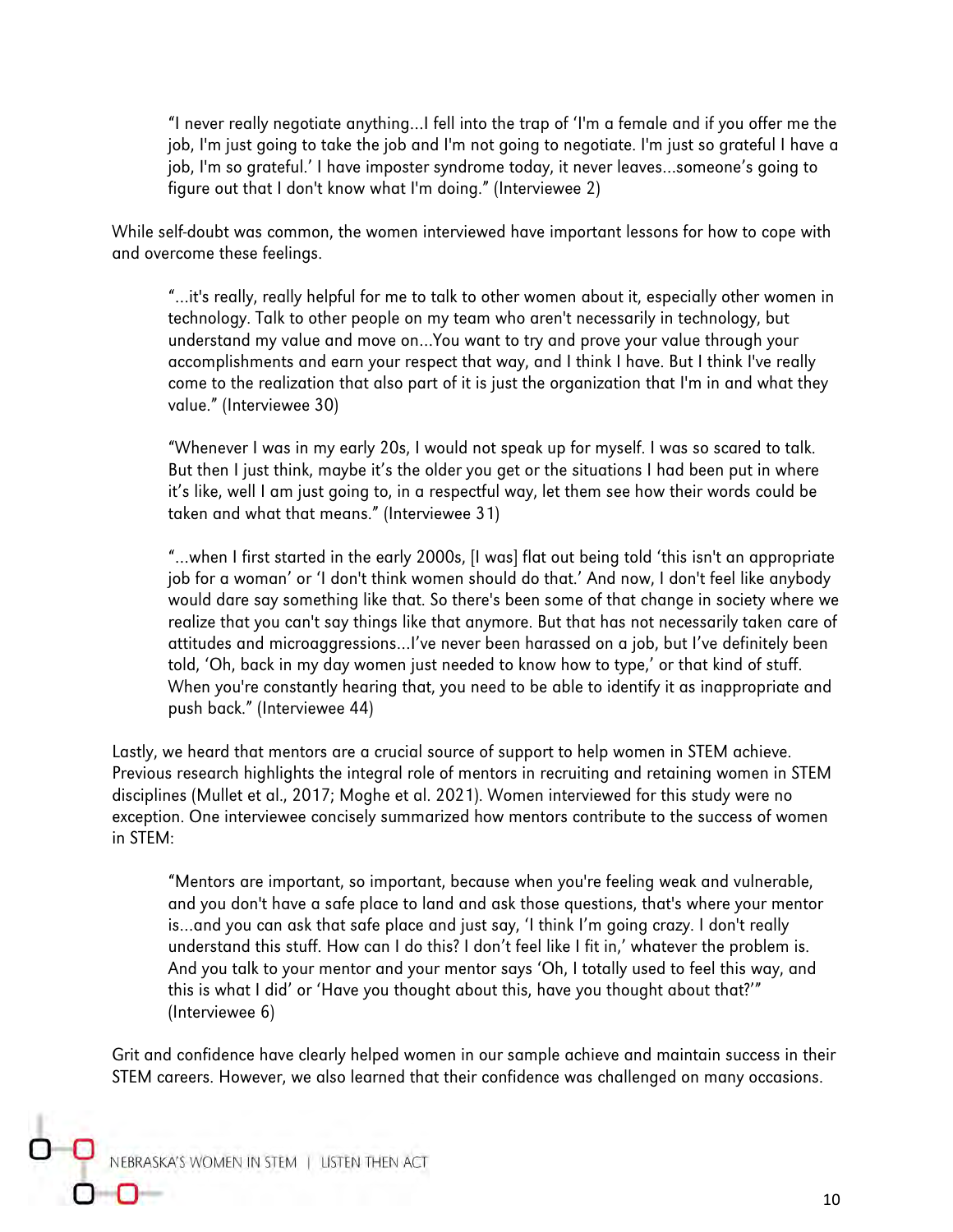In response, women have developed coping strategies and acquired mentors to regain confidence, seek encouragement, and navigate the traditionally male-dominated STEM environments.

#### Power Dynamics

Perhaps the most prominent barrier women in STEM experience manifests through gender power dynamics in the workplace (Mullet et al., 2017). In our sample, women experienced biased and unsupportive supervisors and colleagues (both male and female), explicit gender discrimination, and even sexual harassment.

Participants noted that women in STEM are often viewed differently than their male counterparts and colleagues may be skeptical of their skills and abilities. One interviewee described:

"I mean, there have been several times that I think I may have surprised people by showing that I know what I'm talking about. [They are] like, 'Oh wow, I didn't expect that.' And I'm like, just because I'm female?" (Interviewee 41)

Stories from the women interviewed about relationships with supervisors and colleagues often evoked traditional gender stereotypes. The quotes below illustrate some of the typical gender stereotypes women in STEM encounter.

"So, as a woman, I guess I have experiences where men have said stuff to me, when my kids were young, 'I can't believe that you are here,' and basically did the whole shaming thing, like, 'you should be at home, who's teaching your kids?' I mean, I had some male supervisors with that mentality of first one here, last one to leave…some of those things were tough." (Interviewee 31)

"Every year, we have an annual evaluation with our supervisor. They sit us down. They go over what we've done for the previous year and what our goals are for the future. With my female supervisor, I always had a good feeling when I left that meeting. But with my male [supervisor], I felt kind of dismissed. And if I talked about things that I was interested in doing…it just wasn't expanded upon. It was 'okay that's good, that's nice.' It was brief and to the point." (Interviewee 18)

"…I could say something in a room and certain personalities are arguing with me and the guy sitting right next to me could say the exact same thing that I said and those same men would be like, 'Oh yeah that makes total sense,' because a guy had said it, as opposed to me…" (Interviewee 46)

"I almost feel like with age and experience I've become more and more aware of additional barriers…just things like you're not invited out to get drinks with the guys where they're discussing grants or research opportunities, or they invite themselves in little circles for seminars and things like that and women tend to not be thought of as much. And the women are the ones who are thought of for awards that are related to service and teaching, whereas the men tend to get thought of for awards more for research, and so it's just the cycle that continues to perpetuate and the barriers just build up…" (Interviewee 14)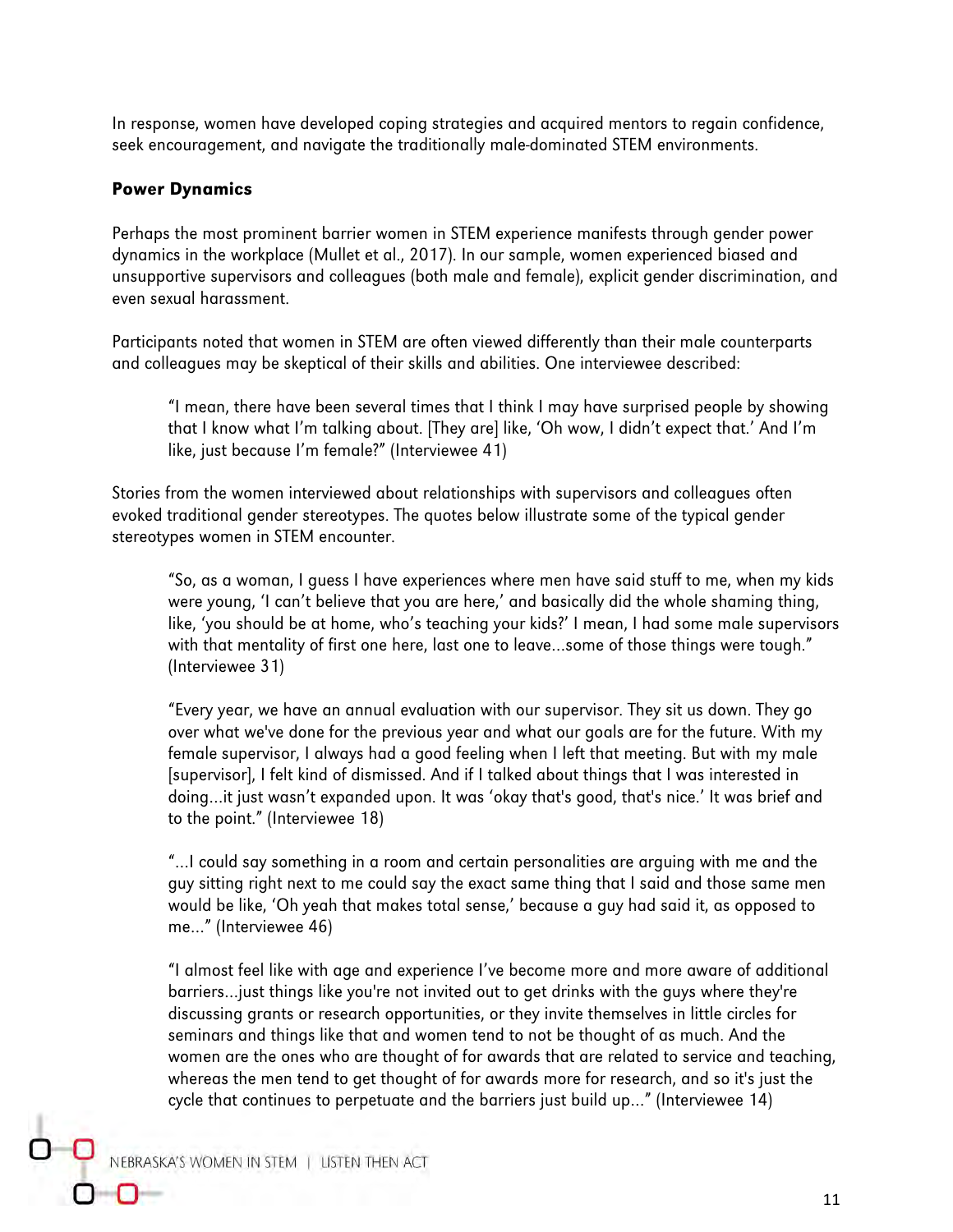Gender stereotyping was not solely practiced by men in leadership positions. Power dynamics between female supervisors and female subordinates were also sometimes described as tense. While many women did share examples of supportive and nurturing female supervisors and colleagues, some note "territorial female" leaders. The following two quotes describe this power dynamic in more detail.

"…there's two phenotypes of senior females. One is almost anti-female, these women who have fought their way to the top and they expect everybody else to do the exact same thing, and they are not going to do anything to help anybody out below them, even to the extent of feeling like they're harsher on women than men. And then there were others, but much, much, much less frequent, who were there to provide support and help…within my own department, there were two senior women, one of each basically, one that was supportive and nurturing and would nominate me for things, just was incredible, and another who was just mean…you would think that as women would get to these positions, they know what they've gone through, and they would be making a concerted effort to help those underneath them. And some women do and they're amazing, but it's not universal across the board. I think that's where some of the real challenges come, because this other type, they're the ones saying, 'we don't need to do anything special, we shouldn't be treating them any differently.' And that just adds fuel to the males in the room who also don't want to do anything, like 'oh well, here's a senior woman who agrees with me, so...'" (Interviewee 14)

"Even in the corporate world there is that 'queen bee syndrome' that exists... women above you…they don't see you as somebody who's just going to come up alongside and you can work together as a team. They view you as a threat, and so they will undermine you and push you down…they will genuflect to a male and they will do everything they can to not support a woman by picking on their clothes, picking on the tone of their voice, not supporting their orders, being passive aggressive…" (Interviewee 6)

To present a comprehensive description of women's lived experiences working in STEM, some women admitted that they have, from time to time, also used power dynamics and gender bias to their advantage. Two examples of this are detailed below.

"I looked for some opportunities then to say, 'well, fine, if I know you have a gender bias, how can I work that to my benefit?'…I had at least one older, kind of gruff superintendent that had a chip on his shoulder about engineers, you know didn't like young engineers. And so for me, as a female, I actually ended up realizing that if I start my conversations with a question for him to be able to share some of this knowledge with me, then we're going to do well. And we were able to have quite a positive working relationship, but I'm confident that was because I was a female, and I could take that approach with him and he responded well to it. If I had been a young male, I think that might have been a lot more difficult to do that..." (Interviewee 20)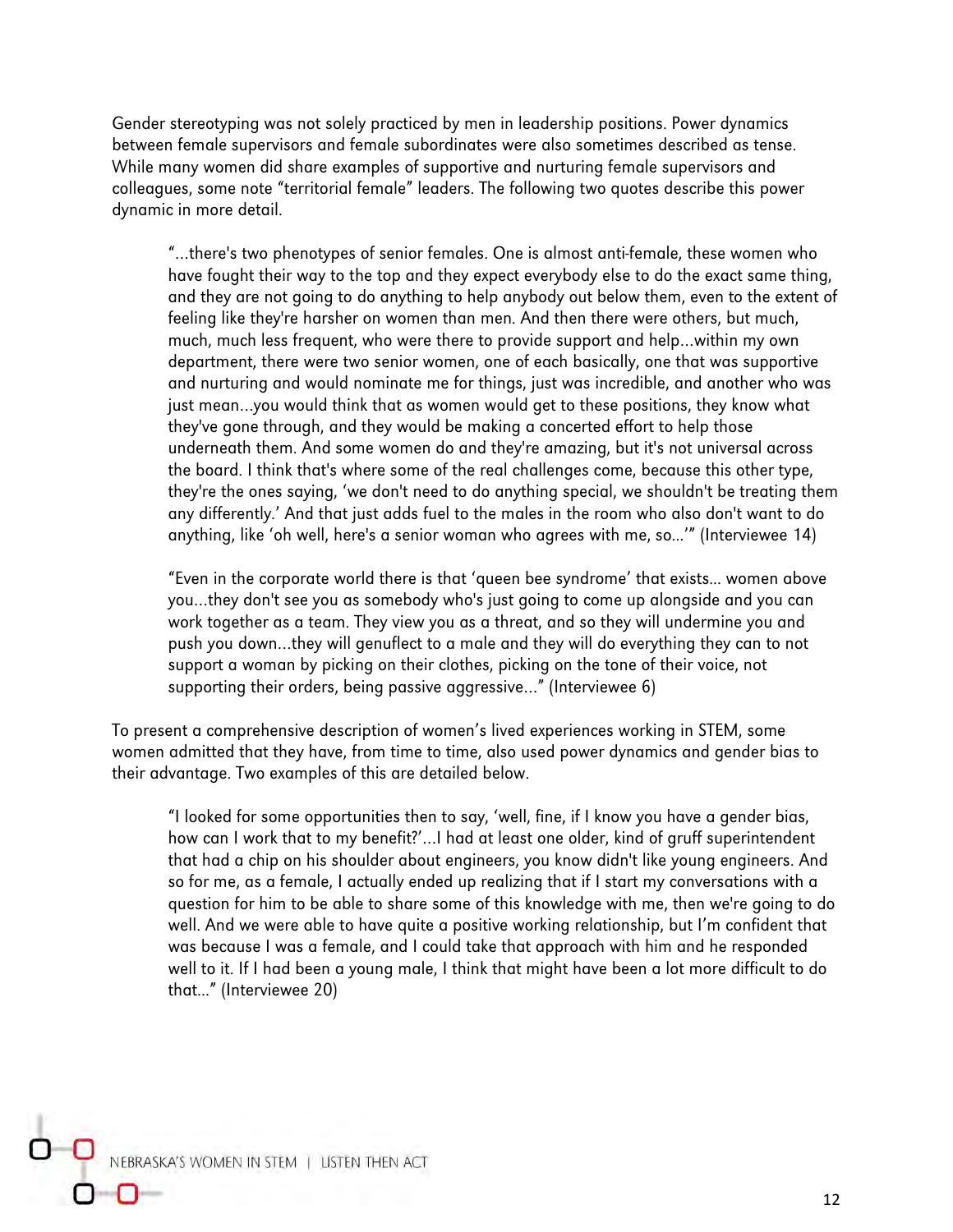"…I'm not proud of it, but I'm being honest with you. When I'm with groups, not so much in the workplace, but at conferences or something like that, when I'm with peers in the industry, I act a little bit flirty…that's the way that I get in with those people…otherwise, if I was just standing there, and you know spouting brainiac stuff, they wouldn't listen to me. But by being a little bit flirty, it opens doors." (Interviewee 3)

Some interviewees also shared stories of overt gender discrimination and harassment. Several of the more egregious experiences from interviewees are detailed below.

"When I became pregnant with my son in the mid 90s, I actually had all of my engineering projects taken away from me and given to somebody else because they didn't think a pregnant woman should have projects, which was really sad." (Interviewee 11)

"The supervisor was horrible to me. I was young, and I didn't know any better at the time. I initially survived because I thought that he was that way to everybody. Once I learned that he wasn't that way to everybody, I can't say that I didn't go home and completely lose my mind…he was just so mean. It wasn't even attacking just what I was doing at work, but where you start making fun of people's clothes and the way they're wearing their hair and all these things that are personal attacks, and other people would see it…I went to HR because I didn't want to go through it myself. I didn't want anyone else to have to go through it either…" (Interviewee 46)

"There was an instance where I think I was setting up a meeting with him and a couple of reviewers and he made the comment something to the effect of, 'You can bring the coffee and donuts. I like my coffee blonde and weak.' And my hair is blonde. And I'm just like what is that supposed to mean? I was always nice to him, I never really said anything. And part of it was because I thought I might be working with him in the future." (Interviewee 41)

"Early on we were at a social situation, so there were cocktails involved and my boss, with a drink in his hand, said, 'Well, the only reason we hired you is because you have big boobs'…I thought, 'okay first off, that's a lawsuit, but I don't want to be like that. Second, how much of that is real?' Because I thought you hired me because I was a good manager." (Interviewee 3)

"During [school], I had a member of my committee make sexual advances on me and that was a really challenging situation. He was paying my salary at the time; he was paying a research assistantship and part of the deal was that he would pay for me if I worked in his lab...it was just a super hard situation to navigate, and you just feel very alone and unsure how to move forward." (Interviewee 14)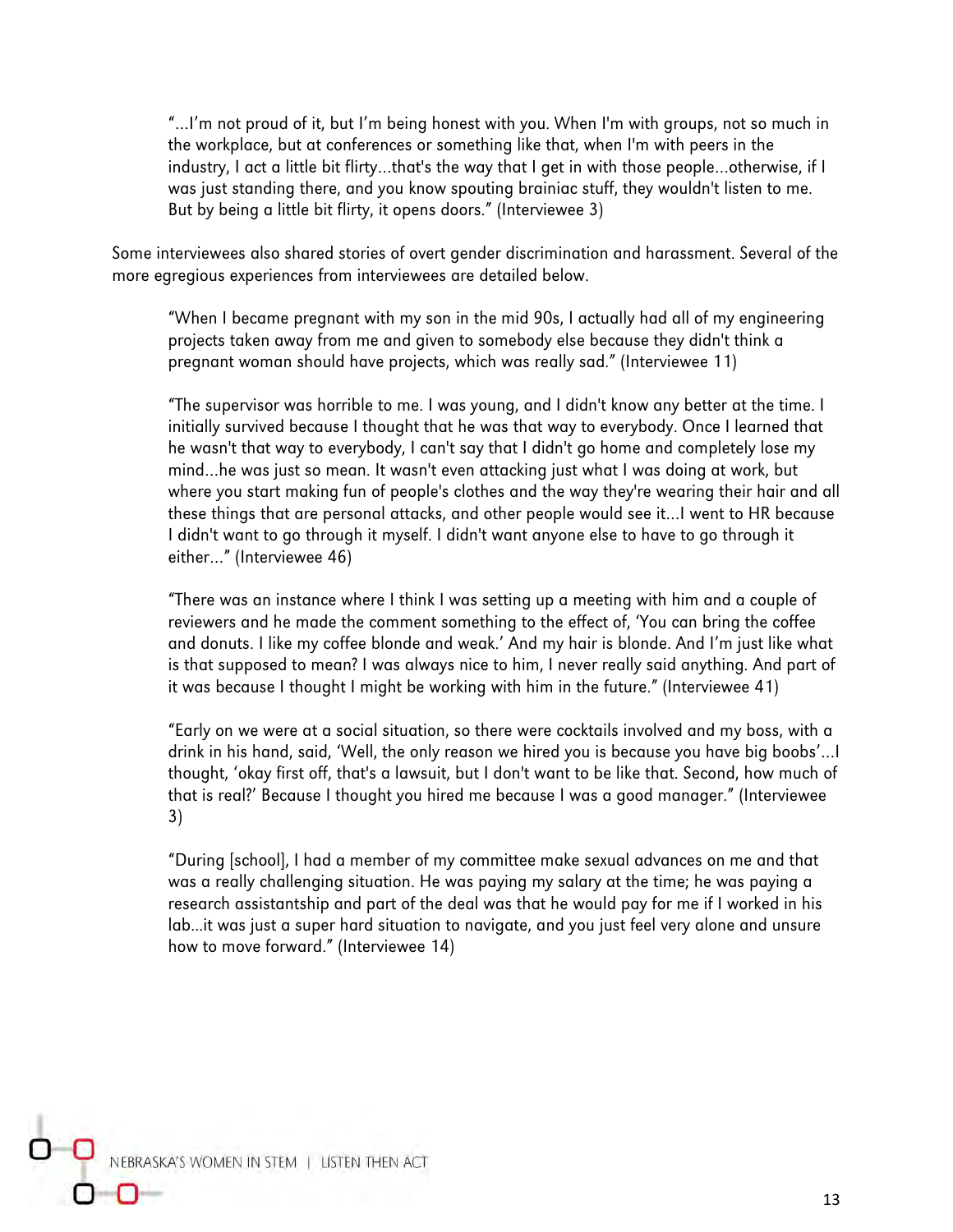The women we interviewed continued to pursue careers in STEM despite harassment and discrimination. However, the prevalence of these situations should cause many to wonder how many women have left STEM careers after enduring similar experiences.

#### Race and Gender in STEM

Although the majority of interview participants identified as White, the women of color interviewed for this study provided insightful reflections on the intersection of gender and race. Women of color described how the combination of race and gender can provoke instant assumptions.

"…when I got the offer letter, the instant assumption is because I am a female and I am a minority, so you were offered that because X and Y instead of your qualifications. And so that was really kind of annoying to have people assume, 'oh well, you are going to do great because you're a woman and you're nonwhite.' And, it was kind of like, what do you mean? I don't want to be seen as a woman or nonwhite, I just wanted to be seen for my program or my contributions. Being a female and being a minority always comes up. It overpowers and over highlights other aspects of your traits, of your qualifications, of your personality. I feel like that's kind of unfortunate." (Interviewee 21)

"I can't hide my accent, I can't hide my color, my culture is super loud. But the way I overcame all that, I decided to adopt a professional outlook... I never had side conversations with my bosses. I kept it so professional…my language barriers, my cultural barriers, like I can't do jokes, for example...I made sure that everything I did was in writing. I had a personal dress code. That made my life so much easier. Because I knew, I am a female, things are going to happen. I am Black, bad things may happen." (Interviewee 5)

Women of color interviewed for this study described barriers related to their race or ethnicity in pursuing STEM careers in addition to gender barriers. We found that women of color suppress aspects of their identity with the hope of being more accepted in their careers, as indicated above. These findings are consistent with previous research on the experiences of women of color in STEM (Ballenger et al., 2016; Alfred et al., 2019; Reyes, 2011).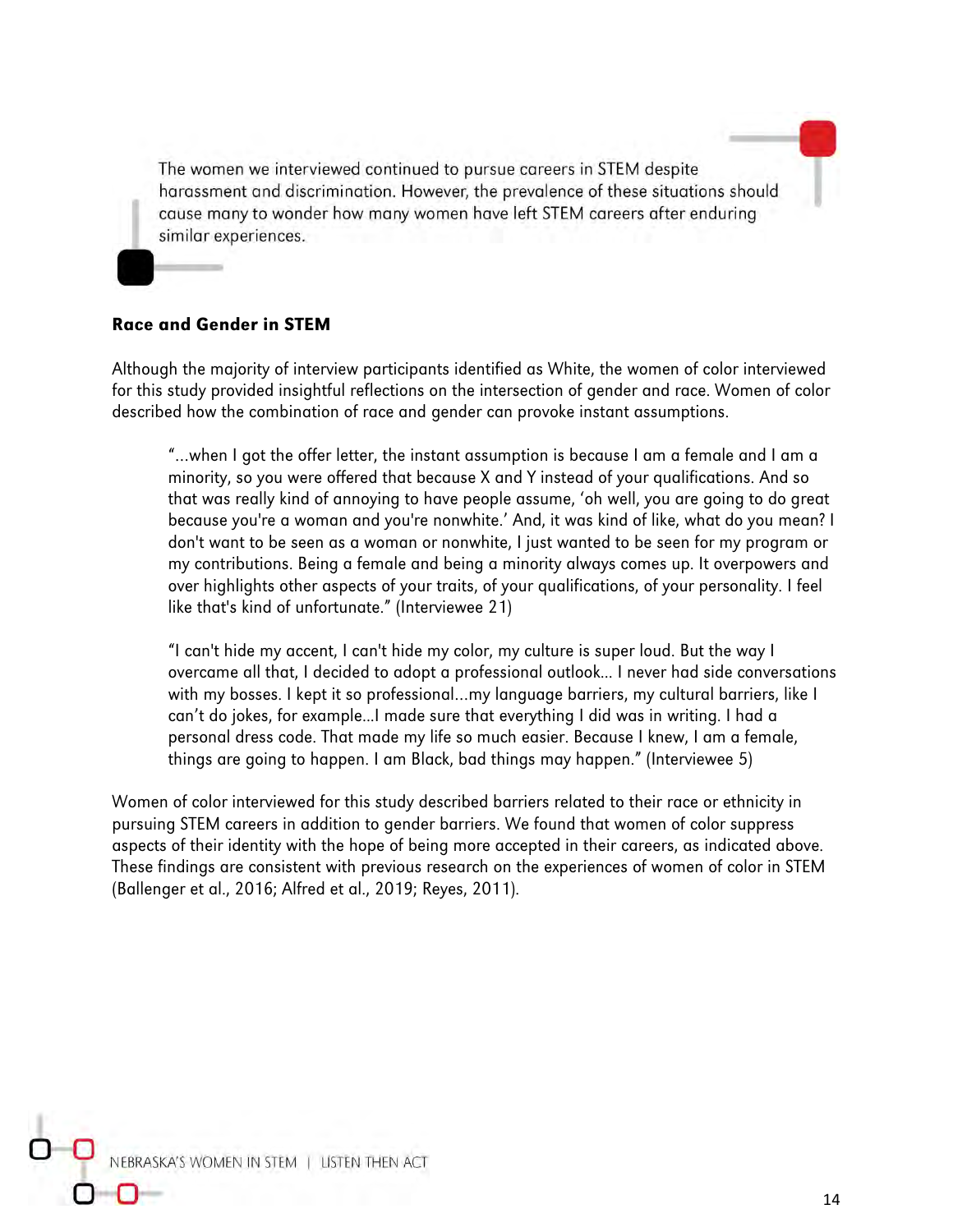#### Advancement and Promotion

Gender discrimination and bias were especially common for interviewees during times of advancement or promotion in their careers. According to one interviewee:

"I've actually experienced more sexism, the higher up I get. At first it was kind of cool to have a female faculty member, 'let's just treat her good.' And then it was kind of cool to have a few female faculty members, 'let's treat them good, but they're still lower than us.' Now I am [in leadership]. The men that were my supporters are not now." (Interviewee 2)

Many interviewees felt particularly unequipped for negotiating offers, salaries, and terms of employment. In fact, when asked about their previous experiences negotiating, some women did not know negotiation was even allowed in a professional setting. Interviewees noted that without guidance from mentors or professional trainings, recent female college graduates are often unsure what to expect when trying to negotiate and, when presented with an offer, usually accept. These experiences are expressed in the quotes below.

"I didn't know that we are allowed to do that [negotiate]. So, when I came here to work, they said, 'here's what your salary is going to be,' and I said, 'okay.' And then I was on a search committee after that and the candidate was negotiating what they were going to get paid. And I go 'what, you can do that?' I didn't know you could do that." (Interviewee 35)

"I did not actively negotiate. I was pretty pleased with the offer they laid out initially, but honestly I didn't quite know what to expect. I had been an intern and a student my whole life, and so you see that full time salary number and it's like 'wow that's so much more than what I'm making right now. I'll take anything.' But I really didn't actively negotiate that number at all." (Interviewee 9)

"…probably your best bet if you want to get a good raise is to go interview somewhere else. I will tell you flat out that I wouldn't do that because I think that's dishonest. I don't want to leave here…guys are like 'I do whatever I can to get more money' and women are like 'I know I deserve more but it's dishonest'...I don't know how to fix that, but it is a major impediment to females getting raises like their male counterparts do." (Interviewee 4)

Interviewees' hesitancy to negotiate often continues as they progress through their careers, diminishing their opportunities for promotion or advancement within their organizations. These experiences are reflective of macro trends in which women face disadvantages when engaging in negotiations. This is often due to existing power dynamics within workplace environments (Sturm, 2009; Roth, 2009).

#### Work-Life Balance

The challenge of work-life balance for women in STEM careers is well established in existing research (Wang & Dagol, 2017; Weisgram & Diekman, 2017). To better understand the role gender plays in managing work-life balance, we asked participants about how they approach the issue.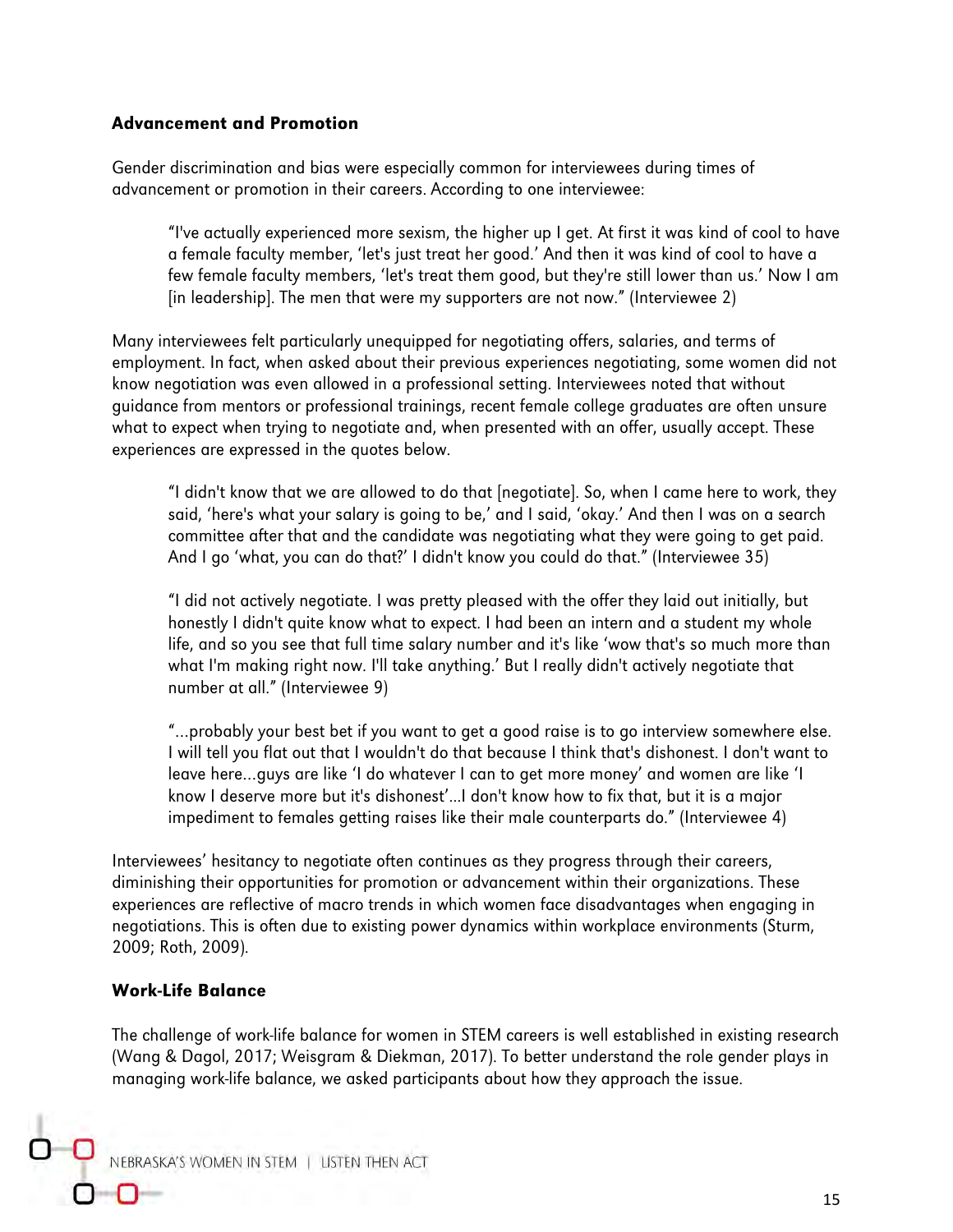Working mothers in STEM reported that they are often the primary caretaker at home, including staying home with sick children, providing transportation to and from school activities, and keeping the family's calendar organized.

"I mean, there's a couple things that are obviously different for women. You're obviously the physical caretaker for newborns, in particular, but I mean even as kids get older there's certain things they want mom for and not dad. And then the other thing that I think women typically manage is just the family calendar, right? Organizing the activities and how is the kid going to get from point A to point B and everything…it seems like that mental load of, 'okay we've got all these things today, this person has to do this, I need to remind them.'" (Interviewee 17)

"…it still falls on me to schedule appointments, to get kids to appointments…when the kids are both in school, the days that I'm working from home I'll be the one that's dropping them off and picking them up. And that mental load just falls heavier on women, it just does. And that's something, as a society, that we need to fix, but I think we really struggle within STEM careers because they're very male dominated and there aren't many people that understand that piece of it." (Interviewee 46)

Interviewees noted that they often have to make difficult choices between work and family, and either choice can feel detrimental.

"Ultimately, there truly are not enough hours in the day to be able to do it all. I don't think I can do it all. I don't do it all at work, I don't do it all at home." (Interviewee 37)

"It's a constant sense of guilt. I'm guilty because I am not with my children. If I am with my children, I feel guilty because I'm not doing my research… It never goes away." (Interviewee 10)

"I learned pretty early on that you can't do it all, and you've got to figure out what's important to you and, if you have to say no, then be prepared for whatever those consequences are…whether it's a church or a school group or whatever, we all sometimes tend to say 'yeah I can bake cupcakes'… you have to realize you just can't do it all… (Interviewee 26)

Like childcare, maternity leave can also be fraught for women in the STEM workplace. Interviewees noted that navigating company maternity leave policies and insurance is extremely difficult. Many were unaware of their company's waiting periods for short-term disability and maternity leave pay, resulting in many mothers returning to work prematurely. Some women also returned to work prior to the end of the recommended six-week recovery period because they felt guilty for leaving their coworkers and bosses to cover their projects while they were gone.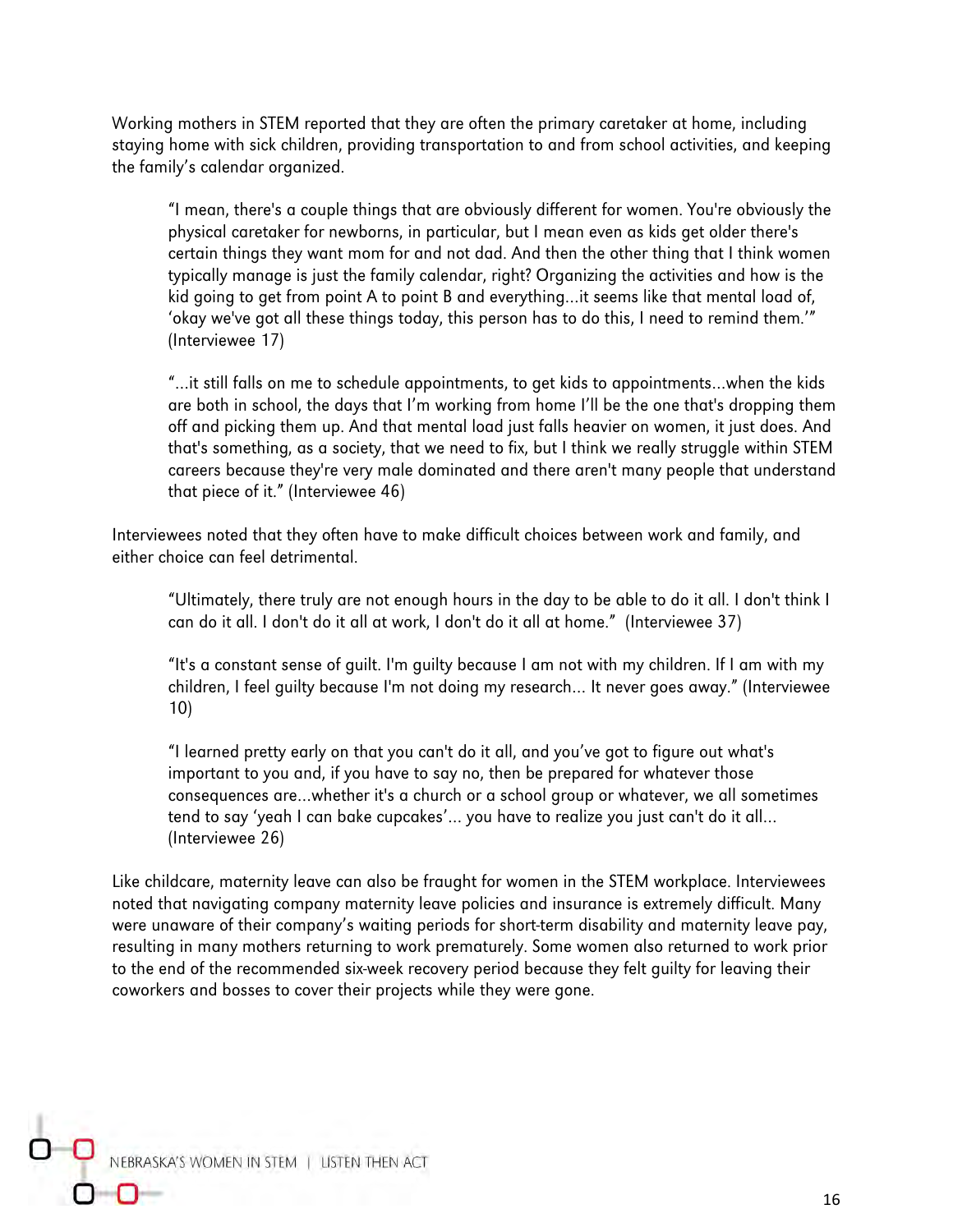"Because the man is not the one forced to stop working, I don't think there's any interest or understanding of what a woman has to figure out or go through…she's a working mom and dealing with paying bills, figuring out insurance, figuring out short term disability. They're [men] not going through that. Sometimes now I've noticed that men take a lot longer paternity leave than they used to, just even from when I started years ago." (Interviewee 39)

"I have three kids so maternity leave has affected me personally…I think by the third time I finally figured out what to do, but it's never really explained to you very well. I've talked to some other women about that too…it's not very clear…" (Interviewee 40)

It should be noted that women in STEM who do not have children still struggle to balance work and life pursuits, often to the detriment of their own health. Side effects of this can include stress, loss of sleep, and loss of leisure time with other family members (Mullet et al., 2017).

#### Nebraska Ideology and Culture

Many in Nebraska have traditional viewpoints and ideologies, particularly around family values (Benes, 2021; Boyles, 2008). Interviewees cited Nebraska's traditional values as sometimes hampering women's progress in the workplace, particularly when recruiting and retaining women in STEM.

"I would like to say that I wasn't discriminated against. I would like to say that I wasn't held back, that I wasn't held to a different standard but that wouldn't be true. And so sadly, even in our current conditions, I still see things happen to women and minorities in the STEM fields that aren't terribly encouraging. I really think that from an economic standpoint, we need to figure that out in Nebraska, because until we embrace diversity, we are not going to have true economic growth." (Interviewee 11)

"…looking at households in my neighborhood, they tend to have a lot more of those traditional gender roles where the mom stays home or is a teacher, rather than goes off to the office…And so I think breaking into that more conservative traditional family and saying, 'It's okay for girls to like math. It's okay for girls to play with Legos or Science Kids'…And trying to do outreach in that community..." (Interviewee 44)

"My coworker is an engineer and she has a son…her son was very gifted mathematically, he was encouraged to participate in their fast-track program for math and science. And when her daughter at the same age, with the same test scores, and the same interests came to that decision, she was discouraged from pursuing that path. And my friend fought for her and said, 'why is there a difference here?' And I don't think she ever got a really good explanation…it's surprising to me in this day and age that those kinds of biases are still out there." (Interviewee 47)

Conversely, several interviewees shared how traditional farm and family values in Nebraska can support gender equity and women's empowerment.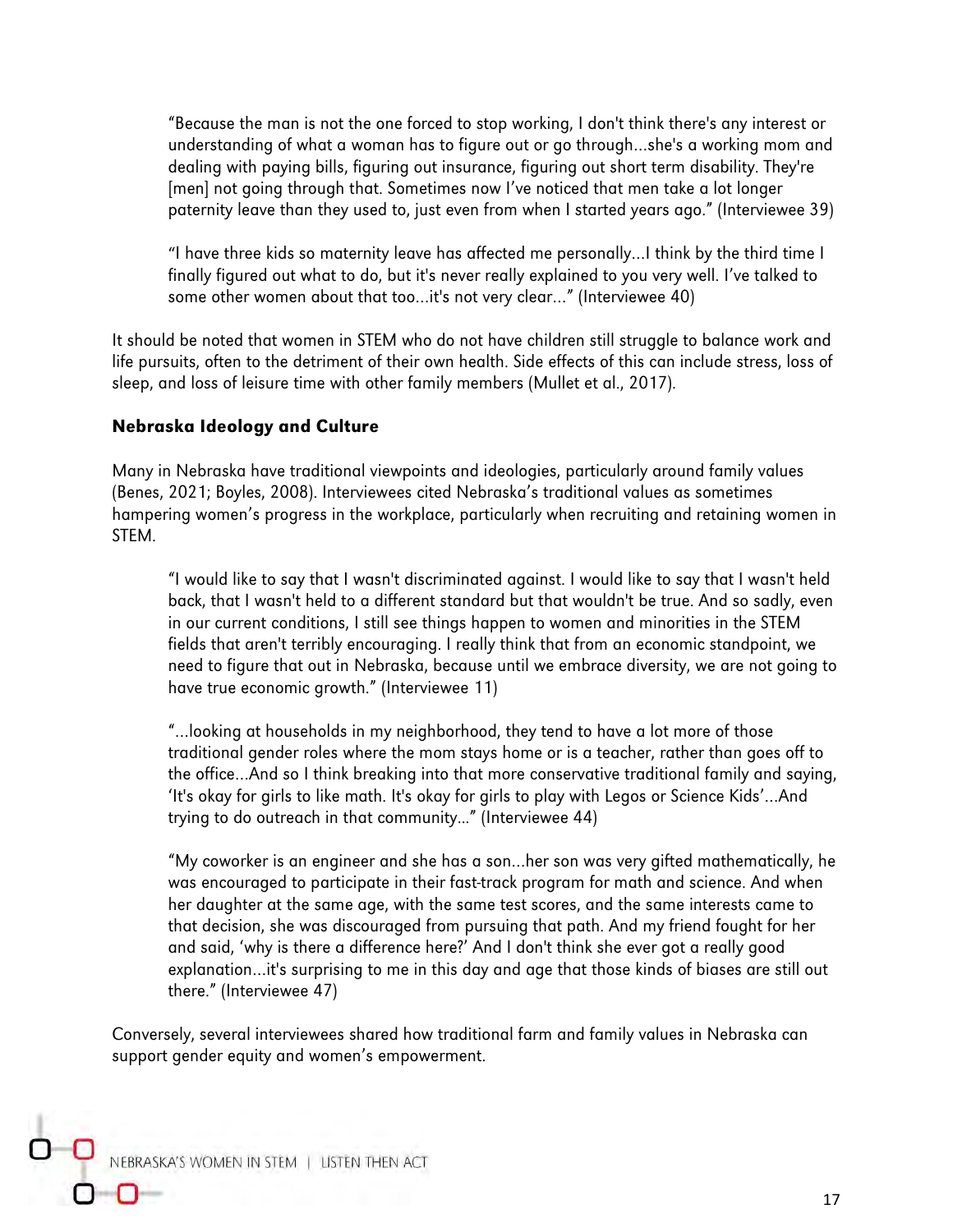"…in Nebraska it's kind of funny because you think, 'okay it's a conservative, maybe traditional state,' but I grew up in a home where my mom stayed home with us, and my dad was a farmer. My mom did as much on the farm as my dad. I think that here in Nebraska we're pretty open to women having leadership roles and there's a really high respect for women, whatever role they choose to take. I mean whether they're going to stay home with their kids or whether they're going to be the governor…" (Interviewee 17)

"…my mom and my maternal grandmother were not scientists at all, but were both very strong women and so they were my role models…they both grew up on farms, so I always think about the grit of someone that has to be a farmer or a farmer's wife…I mean I see it in our students that come from rural areas in Nebraska versus bigger cities…their work ethic is 10 times greater than the average person." (Interviewee 23)

This traditional Nebraska viewpoint, as well as the grit and determination learned on the family farm, may help us understand how to better support women in the workplace.

#### Breaking Down Barriers for Future Generations: Recommendations

An integral component of this research was how, collectively, Nebraskans can recruit and retain future generations of women into STEM professions. As one interviewee expressed, "I don't want to say that the stories aren't important, but at the end of the day, if all we do is share our stories, where have we gone, where have we progressed?" (Interviewee 27)

This section presents the ideas and recommendations from interviewees – in their own words – for how we can recruit and retain women in STEM occupations in Nebraska, including:

- Greater awareness of barriers for women in STEM
- Professional development opportunities
- Increasing access to professional networks
- Greater flexibility in the workplace
- Investing in teachers and schools to build the STEM pipeline
- Advancing science literacy

#### Greater awareness of barriers for women in STEM

Interviewees commonly suggested more recognition for achievements of women in STEM. Recognition of the barriers that exist and the work women have done to overcome them is a critical first step in growing representation of women in these fields. Interviewees suggested that everyone in and around STEM fields needs to be aware of these barriers, including young women and girls considering STEM careers, current women in STEM, and male colleagues and supervisors in STEM. Awareness leads to change along with recognition for the grit and perseverance of women.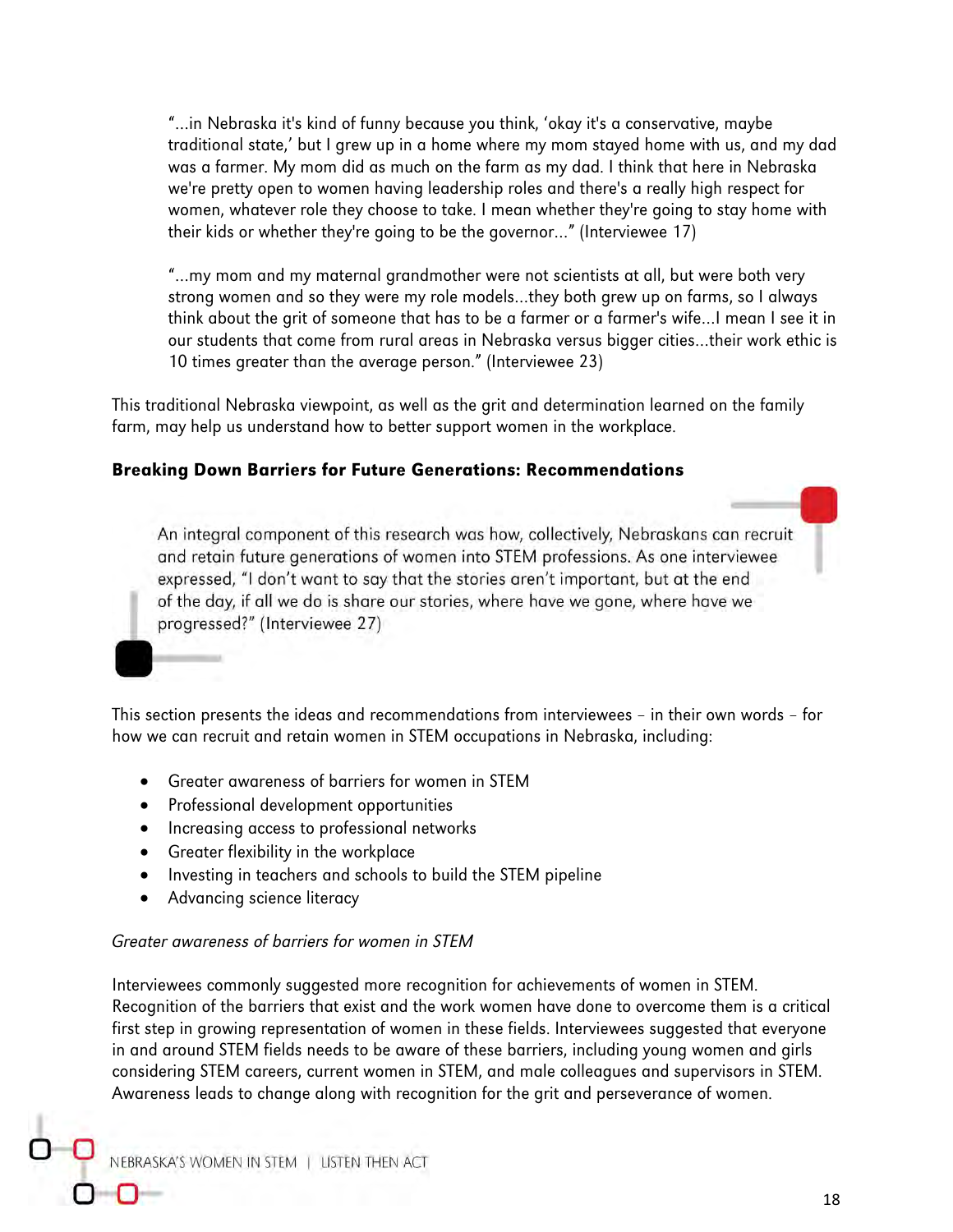"One of the biggest things is recognition. Just increasing the recognition for all of the various things that women are constantly juggling that often their male colleagues are not." (Interviewee 14)

"From my vantage point, we need women in the room because we bring a different viewpoint and a different level, generally speaking, of empathy. Understanding clients' needs, understanding human needs…men just don't always understand everything at play…you have a job to do, and you have to do it. But you also have to realize that people have things that go on outside of work, and you have to have a little bit of understanding. I have seen time and time again where that doesn't happen." (Interviewee 46)

"…the first thing I'd say is maybe we need to make these careers not so crappy that we don't have to have like complete determination to just do a job that we probably have the skills to do…I would hope that we can make it such that you don't all have to be so selfdetermined…that the only way to get this career is to just trudge uphill in a blizzard constantly, right?" (Interviewee 2)

#### Professional development opportunities

One commonly cited recommendation by interviewees included more opportunities and support for professional development. Interviewees recommended two types of professional development trainings: equity and inclusion training and opportunities to support personal growth and development for women in STEM.

Regarding equity and inclusion training, many women expressed the need for an overall shift in attitudes to promote gender equity and representation, particularly among leaders. Opportunities to address greater equity and representation include reviewing promotion and performance requirements and reviewing practices to ensure an organization's workplace is representative of the population it serves (Snyder & Schwartz, 2019). Women interviewed for this study shared important insights on why greater representation of underrepresented groups in STEM occupations is important.

"Women are great everywhere, in all fields. And if we can get more of them in fields where that's not quite as dominant, it's always a good thing. Women bring a sense of confidence and compassion and I think, especially in the STEM fields, that can bring a new level to the work and the output. So, I think having that balance is absolutely needed and necessary." (Interviewee 24)

"…there's a lot of group-think here, there's a lot of socialized-think here, like this is what you're supposed to be, this is who you're supposed to be. And I do think that is a barrier when you see a lack of representation growing up in our extraordinary school systems." (Interviewee 43)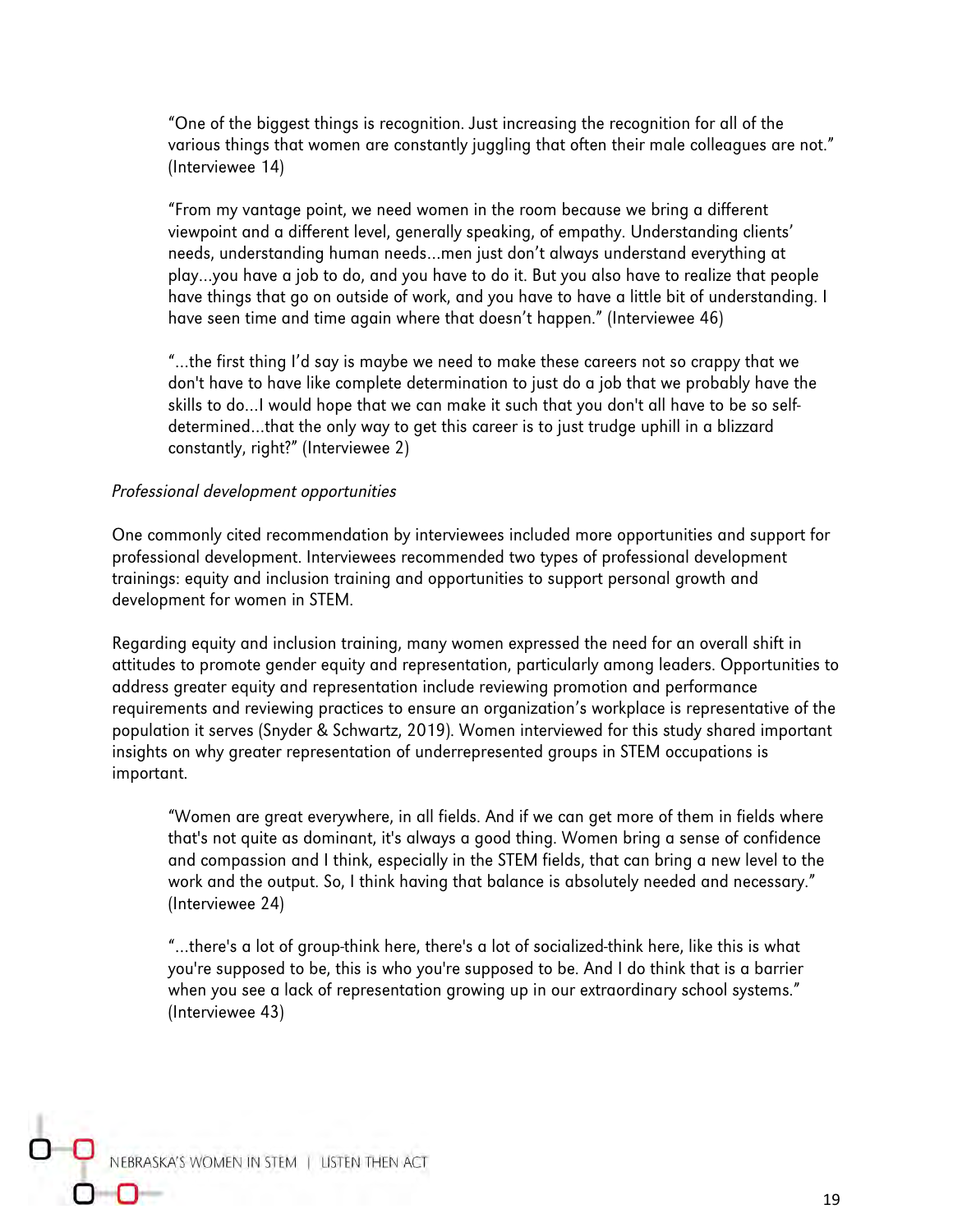Many interviewees expressed how such training, especially for colleagues, could positively change their workplaces.

"I've been to so much training, you know whether it's from micro-aggressions, to how to have work-life balance, so much training for females in STEM that are usually structured by professional societies or universities. It's all attended by women. That is not helpful. I mean, I quit going because it was just more people saying stuff I already knew. We need our male allies to be in those rooms and to hear this." (Interviewee 2)

"I think if we could find ways to tap into the current infrastructure…So you have Chambers of Commerce and you have others that are working with C-suites, getting those trainings for C-suite executives. Having ways to empower their employees to talk directly to the top without ramifications so they understand what women need in order to stay in the workforce and getting them to be champions, that is critical." (Interviewee 43)

There was also a call for more professional support for women in STEM. Many women recounted memories or experiences that either increased or decreased their confidence in themselves and their STEM abilities. Providing more confidence-building opportunities for women of all ages and at all stages of their careers would help more women achieve an upward career trajectory in STEM. The quotes below explain the importance of these opportunities to interviewees.

"We have got the skills portion down – math, engineering, medicine. We've got the skills, the technical academic skills down. What we're missing is the emotional personal development skills to match that; we've got the IQ not the EQ. I think we need to make a concerted effort on personal development and leadership skills that go alongside that…" (Interviewee 6)

"There's a lot of this going on for girls…things are wonderful there and could continue to keep going on for girls. There's just not a lot for women. There's a lot of people who just fall into their jobs who have the capability to do all kinds of things. But for whatever reason, they didn't get lifted up the way I did, or they weren't as stubborn as I was, or they had more self-doubt." (Interviewee 30)

"Training for women is really important…I always train the young ladies that work for me that they need to be able to stick up for themselves if they're going to progress to where they want to be. That's important. Their goals in life are dependent only upon them and nobody else. If you're too afraid to speak up, then you're going to have problems. You need to speak up for who you are, and you need to make sure that you're being treated appropriately…" (Interviewee 12)

"As young women approach STEM career fields, we really have got to teach them that you can do it just as much as anyone else can. You have hands, you have feet, you have a brain, you have eyes, you have ears, you have a mouth that you can voice. You can do it as long as you apply yourself to do it. My perspective to STEM is that you really have to think critically about everything. But I always say this to everyone, you can do it. The only person that's holding you back is you. The only person that is holding anyone back from applying to that scholarship, from applying to that internship is you." (Interviewee 38)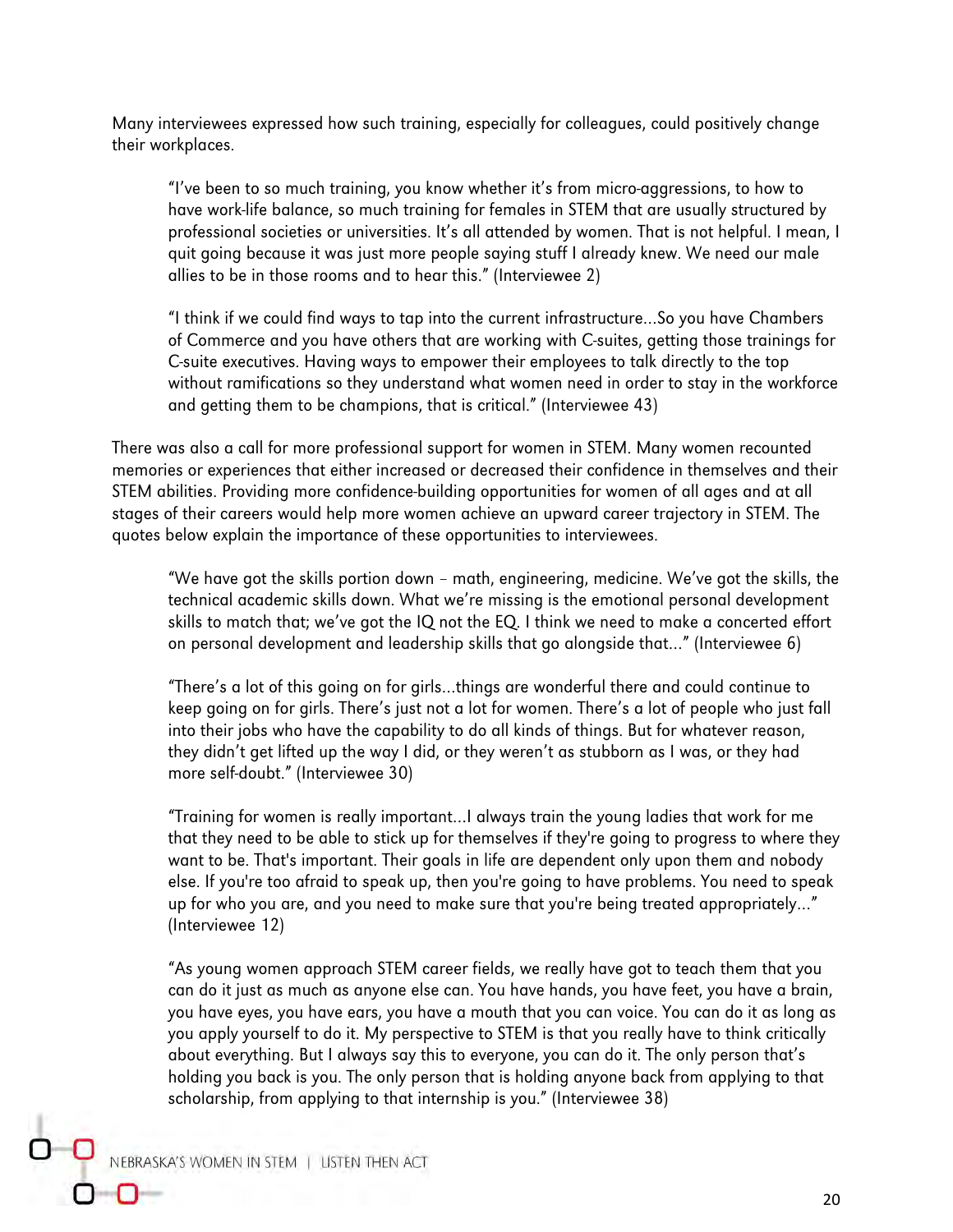#### Increasing access to professional networks

In addition to increased professional development opportunities, many interviewees called for better access to professional networks. Indeed, networks facilitate the sharing of tacit knowledge among women that can help prevent feelings of isolation and provide opportunities to share their experiences (Feeney & Bernal, 2010). While many women acknowledged the value of informal peer support networks, a more formal, statewide network for professional women in STEM is missing. The quotes from interviewees below acknowledge the value of professional networks and opportunities for mentoring among women in STEM.

"I think that the biggest thing that has helped me has been a support system and a network and it's all female." (Interviewee 14)

"I think for most women what motivates them is encouragement. Encouragement and honest, truthful feedback, but feedback that's constructive, that doesn't just put them down, but it gives them direction in terms of where they need to go. I think one way to promote more grit in women is by giving them networks…finding a network of support and not just a network where you can go and talk about your difficulties. You want to have a network that's going to speak the truth to you and say, 'Okay, this is hard but this doesn't have to be an obstacle, you can overcome, and these are ideas for you that will help.'" (Interviewee 17)

"We have to develop a culture that supports [women] and nurtures [women]. And I think that's what we're missing, the nurturing. Because, as women, we know that we have to be hard just to survive, so we're not very nurturing. So we need to somehow figure out how to do that and really lift everybody… know, 'Okay, I have a problem with this, who do I go talk to?'" (Interviewee 27)

"For me, there was some intimidation, as far as like 'Am I smart enough? Can I keep up?' That was kind of a big question that was always in the back of my head, 'Am I good enough for this?' And to be able to see other women that went through it and came out on the other side…maybe they say, 'It wasn't the easiest thing. But you guys can do it,' that would be really helpful." (Interviewee 39)

#### Greater flexibility in the workplace

During our conversations, women specifically called for workplace policies that promote greater balance and flexibility. One interviewee recommended providing accessible, affordable, and quality childcare. She shared:

"One thing that I preach about a lot is the lack of childcare options. It's very hard for any parent to be in the workplace if they don't have a place for their child. And the lack of good childcare options and affordable childcare options here is really challenging… So that's probably the number one that comes up for me is just making sure there's access to childcare and that will help recruit and retain women." (Interviewee 1)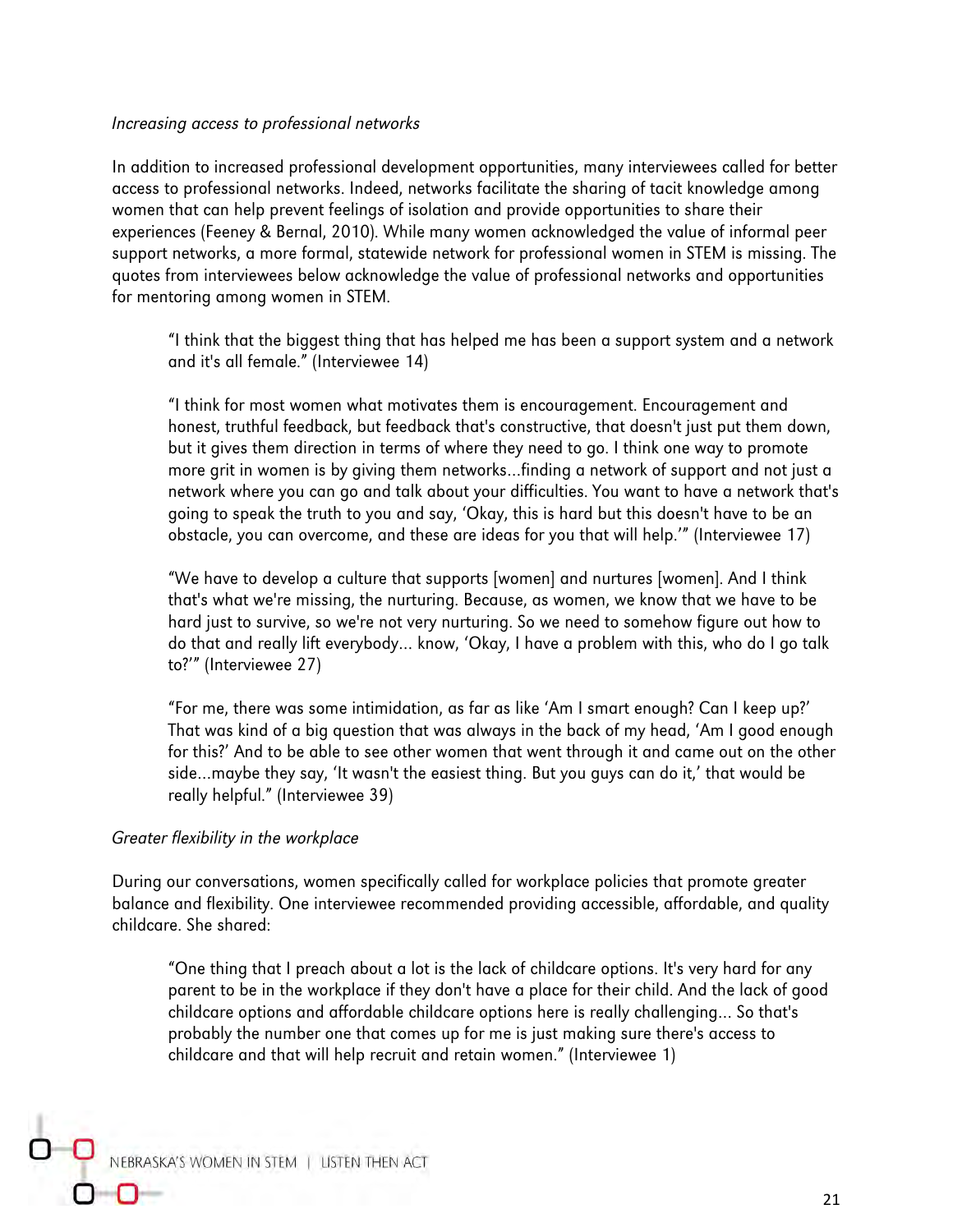Additionally, some interviewees cited paid paternity leave as a solution for supporting and retaining women in STEM occupations. Many of the working mothers interviewed for this study shared experiences of working through maternity leave, not taking maternity leave at all, or utilizing family medical leave and disability as a substitute for paid time off from work to care for their newborn. As one working mom said:

"I do have people on my team that having paid paternity leave would be very beneficial to them…showing people that we value their home life as much as we value their time at work is something that's vitally important…" (Interviewee 46)

Finally, women called for more acceptance of remote work and flex schedules. While the COVID-19 pandemic accelerated the acceptance of remote work and flex schedules, many women expressed concern about returning to the workplace.

"It's more about giving people options…there are women who think working from home is great, there are women who think working from home is terrible. Why can't you enable people to make that decision on their own, especially in a professional role where that requires a high degree of autonomy?" (Interviewee 30)

"Maybe it's not just specific to women in STEM, but one of the major barriers that I see, of course, is motherhood, and what that does and the inflexibility that comes with the realities of what a working mom experiences today… Working moms are the ones, especially the ones with young children, who want to continue to work from home. So here we are in this moment where women are working from home and working efficiently and working productively and it's not one size fits all." (Interviewee 43)

Providing more support for women who balance work and home lives would have far-reaching effects for eliminating many of the barriers that prevent women in STEM from succeeding.

#### Investing in teachers and schools to build the STEM pipeline

Thinking more broadly about how to recruit young women and girls to pursue STEM as a career, interviewees passionately explained the importance of building the STEM pipeline early. In addition to families, teachers can be an important way to raise awareness about STEM. Some interviewees suggested that Nebraska needs to support and prepare teachers as they encourage students' interest in STEM. The quotes below summarize interviewees' thoughts on this topic.

"In Nebraska we need to get into the schools and really start even in junior high level or high school level…really start working with women and minorities to let them know that these are opportunities that exist out there and that these are good jobs." (Interviewee 11)

"I really think starting in elementary schools and starting with the elementary school teachers, and build their confidence, so that when they teach, they are teaching with confidence and portraying a love for [STEM]..." (Interviewee 35)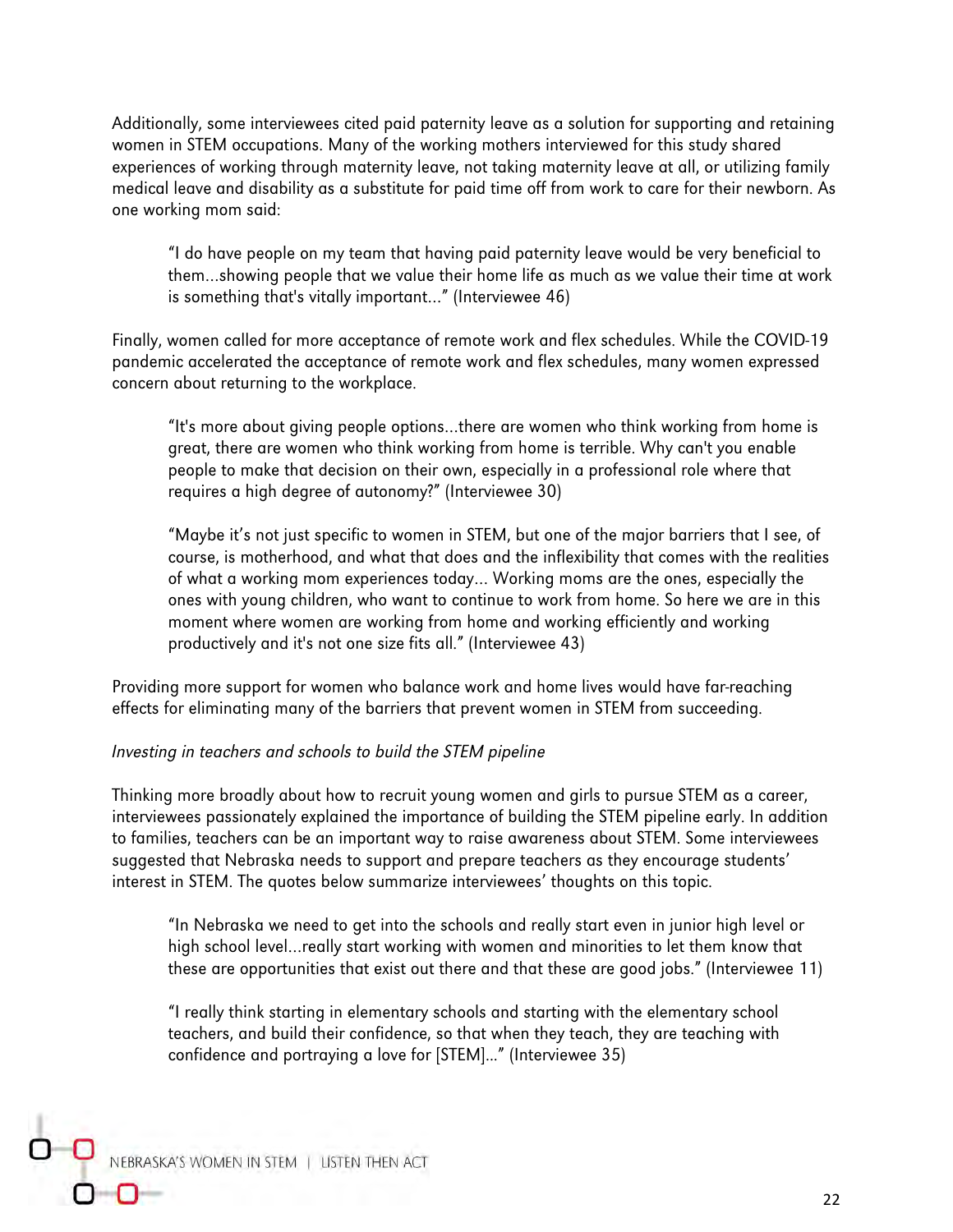"I think also how we teach the subjects is part of the problem. Math doesn't have to be taught the way it's taught. If it was taught with some applications and some fun things, without having the stereotypes of boys are good at math and girls aren't…we need to actually rethink how we teach these subjects, how we incentivize..." (Interviewee 48)

"…specifically targeting the teachers, I think, is a really interesting concept. And helping them to understand that message is so incredibly critical, so that if you do have a student who perhaps represents an underrepresented community in the discipline in which you teach, making sure they are hearing that message from that teacher, and that the teacher is making sure to really be that direct line of communication of 'hey, you are good at this. And this could be a career for you, if you want to have that.' I think that's a really smart approach." (Interviewee 43)

Teachers may be a particularly important conduit for STEM awareness in rural communities of Nebraska. Interviewees who grew up in rural Nebraska and who were interested in STEM suggested they were unaware of the possible job opportunities in the STEM professions. As one interviewee suggested, for young girls who are proficient in math and science in school, "you think doctor or nurse, and maybe for women that's just not what they want to do, and that's where they think science stops at that point in time" (Interviewee 24).

#### Advancing science literacy

Advancing a broad understanding of science and increasing the science literacy of Nebraskans may have a range of benefits for the growth of the entire STEM workforce, including women. One interviewee offered the following explanation:

"…we need to repackage what science policy training is and science literacy and communication into some sort of science advocacy professional development training. Because that's what women need. They need to build confidence within themselves. And that's in their ability to advocate for themselves, but also to translate what their complicated science means in a relatable way. If you can't relate to people, then it also inhibits you from building confidence in your own achievements." (Interviewee 21)

Advancing science literacy across Nebraska provides a holistic approach to elevating the importance of women in STEM and the value of Nebraska's STEM workforce across the state.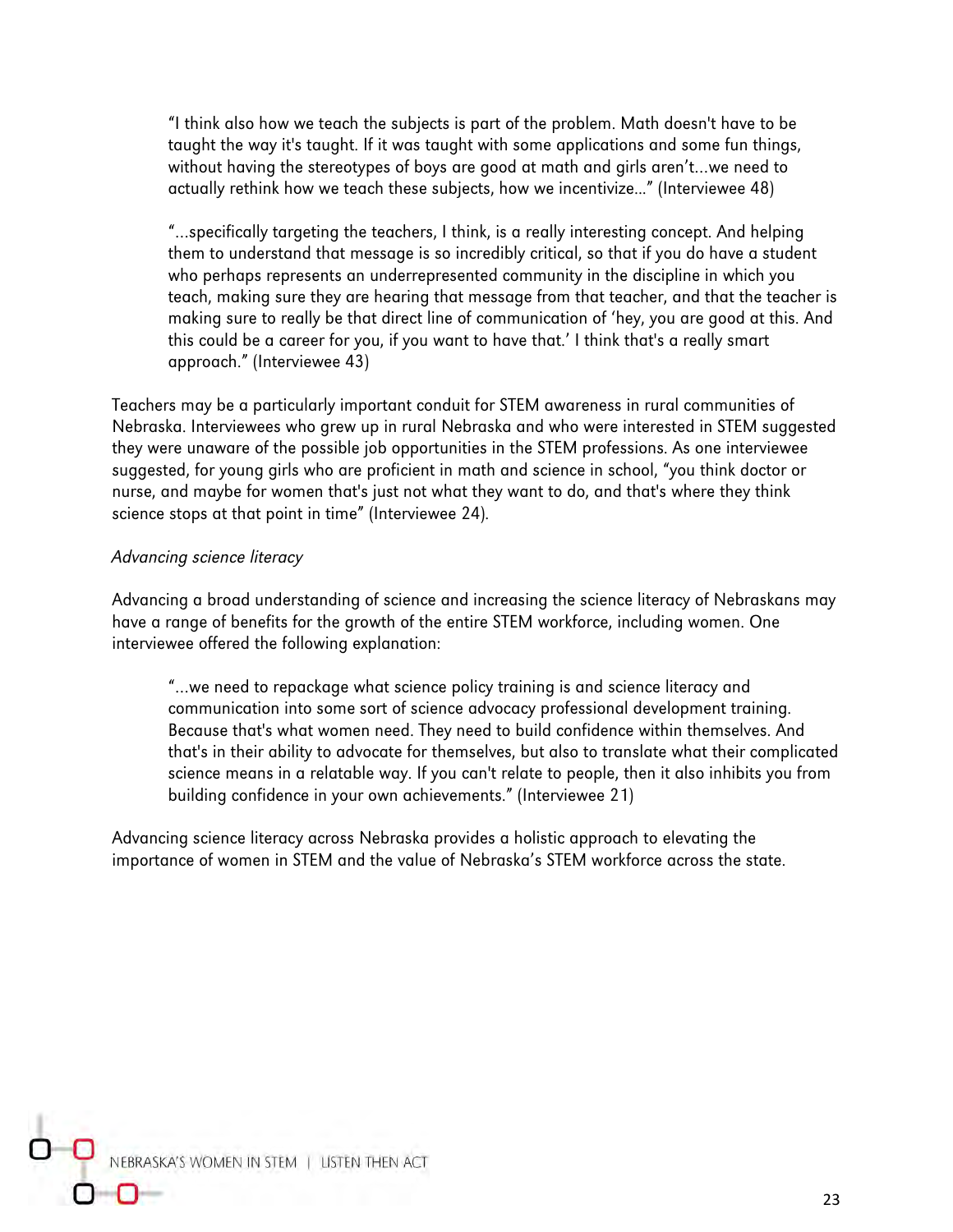#### Conclusion

While it is widely known that women are underrepresented in STEM occupations, the purpose of this research was to better understand the barriers and opportunities specific to women in STEM in Nebraska. Researchers conducted 48 in-depth interviews with women in STEM who bring a diverse set of experiences to their work.

Key findings from our interviews with Nebraska's women in STEM are summarized below.

Women face barriers in career Interest and motivation for pursuing a career in STEM begins with early family promotion and advancement and educational socialization experiences. and are reluctant to negotiate. Women's perseverance in STEM Navigating work-life balance requires grit, confidence, and is a constant challenge for support from mentors. women in STEM. Workplace power dynamics are a Traditional Nebraska culture and values common barrier for women in the present unique influences on STEM male-dominated STEM professions. culture and women in the workforce.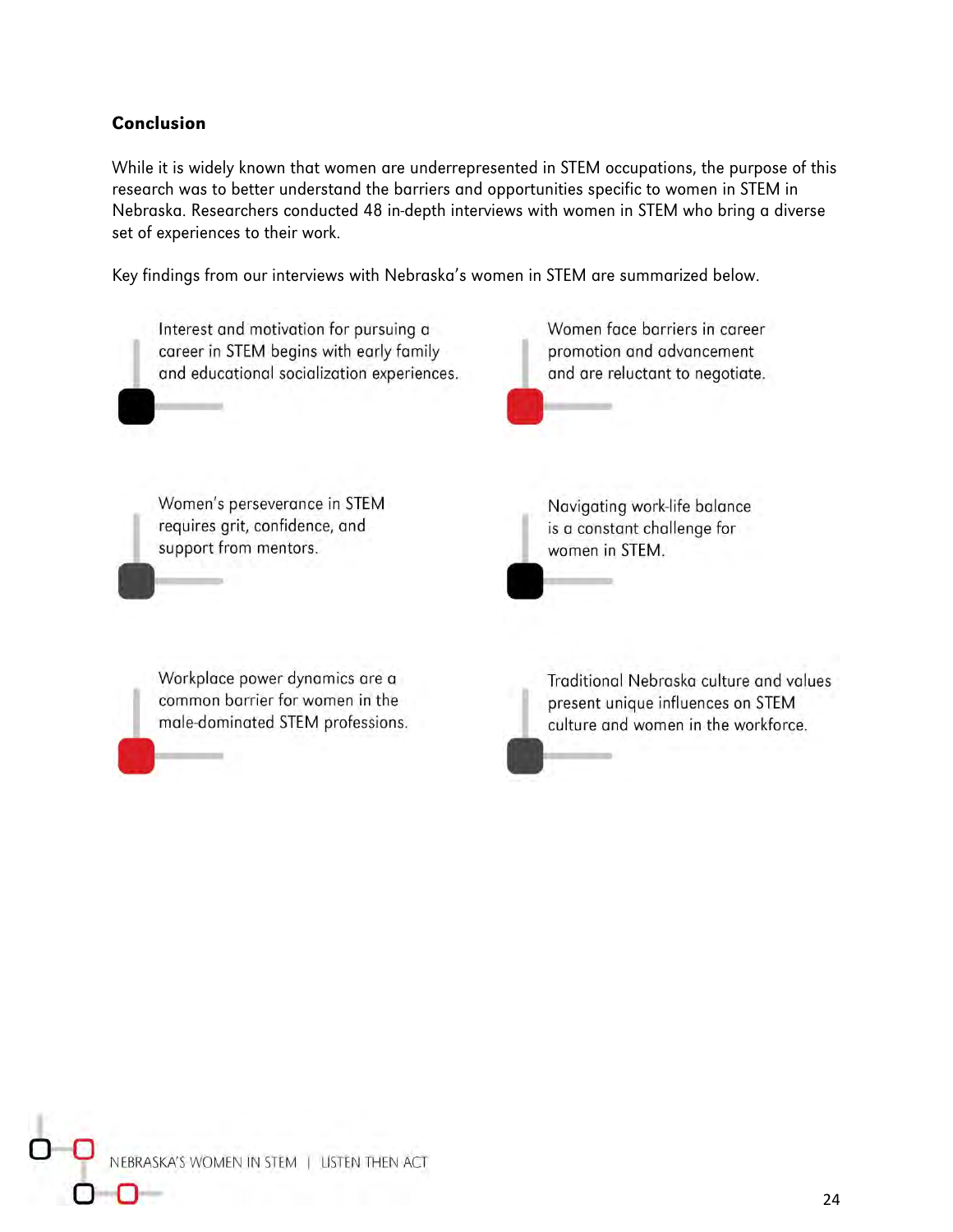Finally, the women interviewed for this study shared important recommendations for how to recruit and retain women in STEM occupations in Nebraska. Most notably:

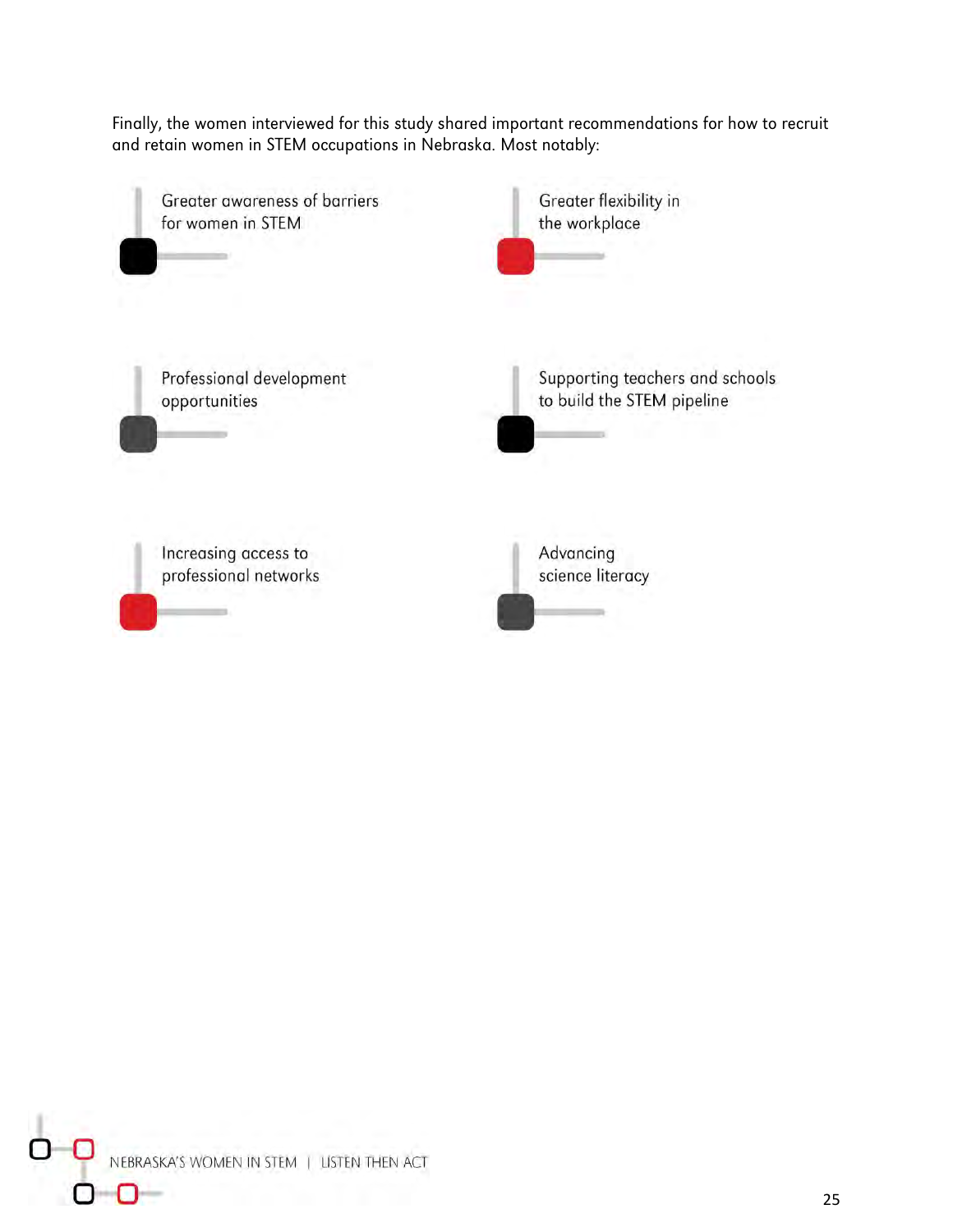#### References

Adams, W. C. (2015). Conducting semi-structured interviews. In K.E. Newcomer, H.P. Hatry, & J.S. Wholey (Eds.), Handbook of practical program evaluation (pp. 492-505). San Francisco, CA: Jossey-Bass.

Alfred, M. V., Ray, S. M., & Johnson, M. A. (2019). Advancing women of color in STEM: an imperative for US global competitiveness. Advances in Developing Human Resources, 21(1), 114-132.

American Community Survey 5-year estimates (2019) U.S. Census Bureau. Accessed May 2021. Analyzed by UNO CPAR.

Ballenger, J., Polnick, B., & Irby, B. (Eds.). (2016). Women of color in STEM: navigating the workforce. IAP.

Barnett, R. C., & Rivers, C. (2021, May 12). STEMMing the tide of women's progress. Retrieved on May 17, 2021, from<https://womensenews.org/2021/05/stemming-the-tide-of-womens-progress/>

Benes, R. (2021). Rural rebellion: How Nebraska became a Republican stronghold. Lawrence, KS: University Press of Kansas.

Boyles, D. (2008). Superior, Nebraska: The common sense values of America's heartland. Doubleday.

Carnevale, A. P., Smith, N., & Quinn, M. C. (2021). Mission not accomplished: Unequal opportunities and outcomes for black and latinx engineers. Georgetown University. Retrieved on December 22, 2021, from [https://repository.library.georgetown.edu/bitstream/handle/10822/1062948/cew-fr](https://repository.library.georgetown.edu/bitstream/handle/10822/1062948/cew-fr-engineering.pdf?sequence=1&isAllowed=y)[engineering.pdf?sequence=1&isAllowed=y](https://repository.library.georgetown.edu/bitstream/handle/10822/1062948/cew-fr-engineering.pdf?sequence=1&isAllowed=y)

Corbett, C., & Hill, C. (2015). Solving the equation: the variables for women's success in engineering and computing. American Association of University Women. Retrieved December 22, 2021, from <https://www.aauw.org/app/uploads/2020/03/Solving-the-Equation-report-nsa.pdf>

Creswell, J. W., & Poth, C. N. (2018). Qualitative inquiry and research design: Choosing among five approaches (4th ed.). Thousand Oaks, CA: SAGE Publications, Inc.

Duckworth, A. (2016). Grit: The power of passion and perseverance. New York, NY: Scribner.

Feeney, M. K., & Bernal, M. (2010). Women in STEM networks: Who seeks advice and support from women scientists? Scientometrics 85, 767-790.

Guest, G., Bunce, A., & Johnson, L. (2006). How many interviews are enough? An experiment with data saturation and variability. Field Methods 18, 59-82.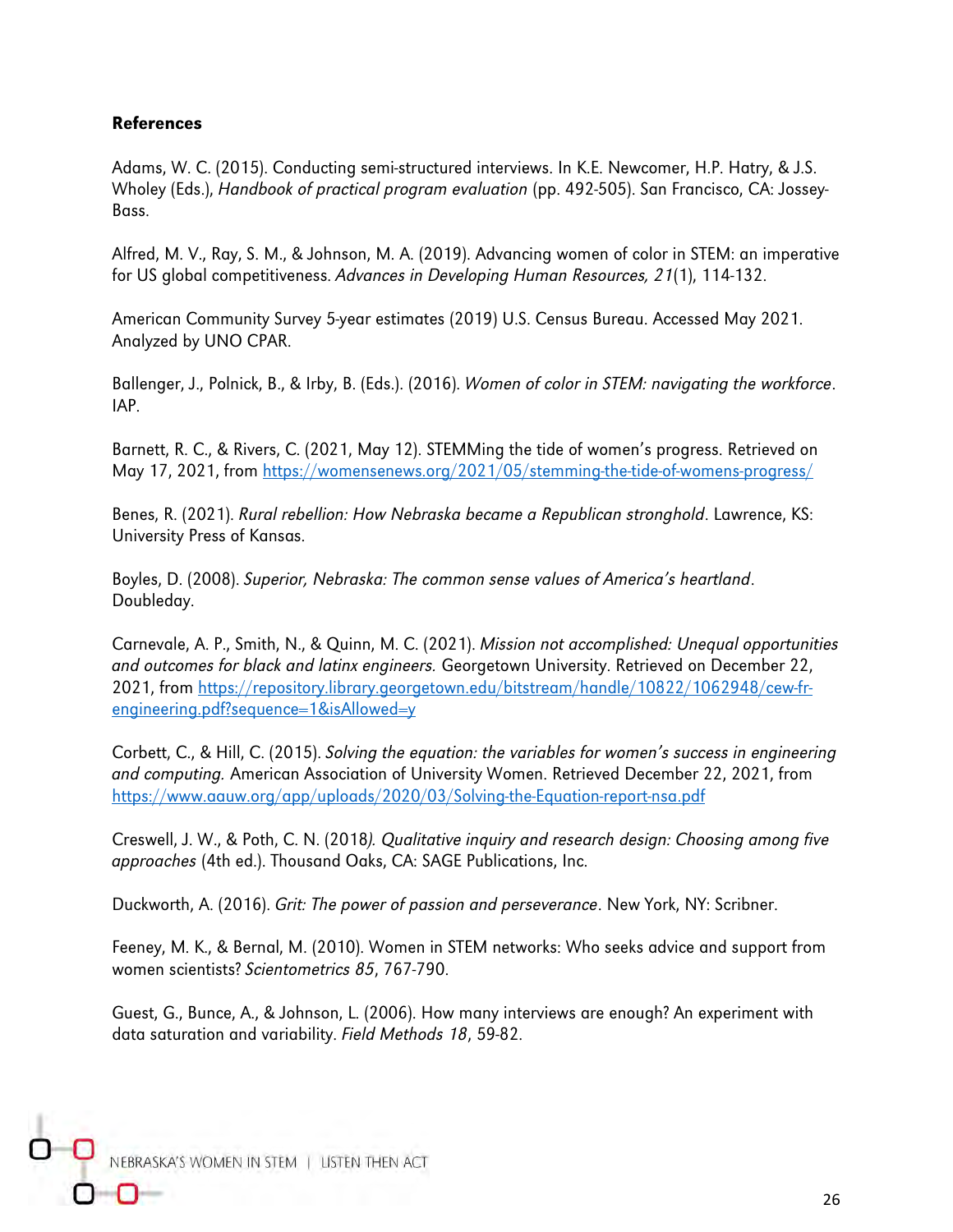Hill, C., Corbett, C., & St. Rose, A. (2010). Why so few?: women in science, technology, engineering, and mathematics. American Association of University Women. Retrieved on December 22, 2021, from<https://ww3.aauw.org/research/why-so-few/>

Moghe, S., Baumgart, K., Shaffer, J.J., & Carlson, K.A. (2021). Female mentors positively contribute to undergraduate STEM research experiences. PLoS ONE 16(12): e0260646. <https://doi.org/10.1371/journal.pone.0260646>

Mullet, D. R., Rinn, A. N., & Kettler, T. (2017). Catalysts if women's talent development in STEM: A systematic review. Journal of Advanced Academics 28(4), 253-289. DOI: 10.1177/1932202X17735305

National Academies of Sciences, Engineering, and Medicine. (2021). The Impact of COVID-19 on the Careers of Women in Academic Sciences, Engineering, and Medicine. Washington, DC: The National Academies Press. [https://doi.org/10.17226/26061.](https://doi.org/10.17226/26061)

Reyes, M. E. (2011). Unique challenges for women of color in STEM transferring from community colleges to universities. Harvard Educational Review, 81(2), 241-263.

Roth, L. M., (2009). Leveling the playing field: Negotiating opportunities and recognition in gendered jobs. Negotiation and Conflict Management Research 2(1), 17-30.

Seitz, H. (2021, July 22). Experiences with vision and change in undergraduate life sciences. Nebraska STEM Education Conference, Lincoln, Nebraska.

Snyder, C. R., & Schwartz, M. R. (2019). Experiences of workplace racial discrimination among people of color in healthcare professions. Journal of Cultural Diversity 26(3), 96-107.

Sturm, S. (2009). Negotiating workplace equality: A systemic approach. Negotiation and Conflict Management Research 2(1), 92-106.

Walsh, N. P. (2019, January 2). Architecture becomes a STEM subject in the United States. Arch Daily, retrieved from [https://www.archdaily.com/908830/architecture-becomes-a-stem-subject-in](https://www.archdaily.com/908830/architecture-becomes-a-stem-subject-in-the-united-states)[the-united-states](https://www.archdaily.com/908830/architecture-becomes-a-stem-subject-in-the-united-states)

Wang, M.T., & Degol, J. L. (2017). Gender gap in science, technology, engineering, and mathematics (STEM): Current knowledge, implications for practice, policy, and future directions. Educational Psychology Review 29, 119-140.

Wegemer, C. M., & Eccles, J. S. Gendered STEM career choices: Altruistic values, beliefs, and identity. Journal of Vocational Behavior 110, 28-42.

Weisgram, E. S., & Diekman, A. B. (2017). Making STEM "family friendly": The impact of perceiving science careers as family-compatible. Social Sciences, 6(2). https://doi.org/10.3390/socsci6020061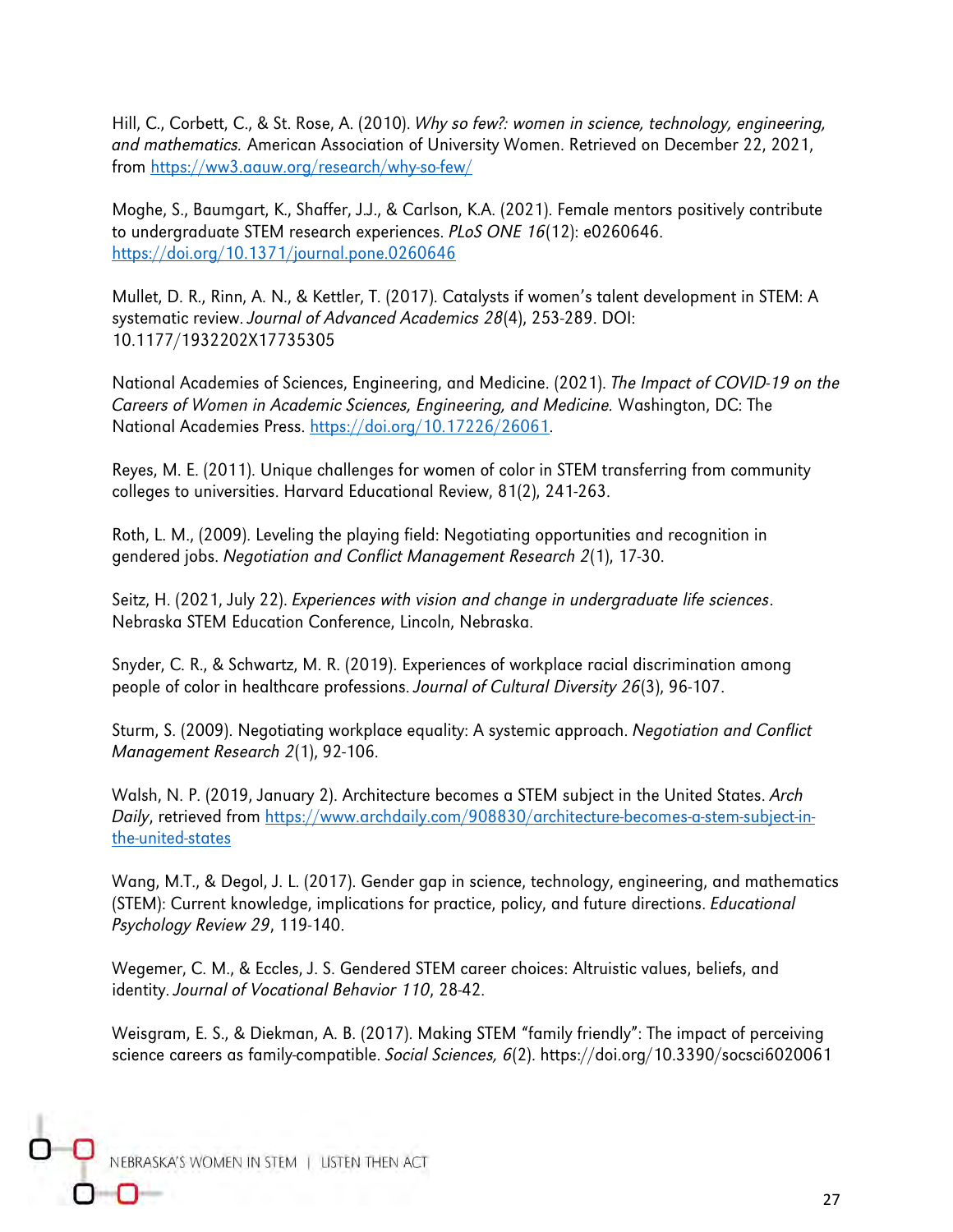#### APPENDIX A: INTERVIEW PROTOCOL



#### Nebraska's Women in STEM: Listen Then Act

– INTERVIEW PROTOCOL –  $\overline{\phantom{a}}$  ,  $\overline{\phantom{a}}$  ,  $\overline{\phantom{a}}$  ,  $\overline{\phantom{a}}$  ,  $\overline{\phantom{a}}$  ,  $\overline{\phantom{a}}$  ,  $\overline{\phantom{a}}$  ,  $\overline{\phantom{a}}$  ,  $\overline{\phantom{a}}$  ,  $\overline{\phantom{a}}$  ,  $\overline{\phantom{a}}$  ,  $\overline{\phantom{a}}$  ,  $\overline{\phantom{a}}$  ,  $\overline{\phantom{a}}$  ,  $\overline{\phantom{a}}$  ,  $\overline{\phantom{a}}$ 

Date: Time of Interview: Interviewer: Interviewee: Title: Organization: STEM Core Occupation:

Project Description (to be summarized at start of interview):

My colleagues and I are working with Nebraska Cures and Bio Nebraska to try to better understand the experiences of women in STEM in Nebraska. Our intent for this research is to tell the story of how women in STEM in Nebraska have overcome barriers in their careers and to apply those lessons to recruit and retain more women in STEM careers in Nebraska. Our hope is that this research will lead to actionable policy, recommendations and solutions to support women currently in STEM careers and women intending to pursue STEM careers in the future.

We are conducting interviews with women in a variety of STEM occupations throughout Nebraska, giving special attention to variation in geography, race, and ethnicity. We sincerely appreciate your willingness to talk with us today. We provided you with an electronic copy of the interviewee information sheet which guarantees that all interview results will be confidential and kept anonymous.

Do you mind if we record this interview so that we can ensure accurate transcriptions of our conversation? We will destroy the recording as soon as it has been transcribed. Your name will never be shared or associated with any of your comments today.

#### START RECORDING ZOOM SESSION

To start, can you share your name, your title and the organization(s) you work with.

#### Demographic Profile Questions

We would like to gather additional demographic information. If you're not comfortable answering any or all of these questions, please tell us to skip the question.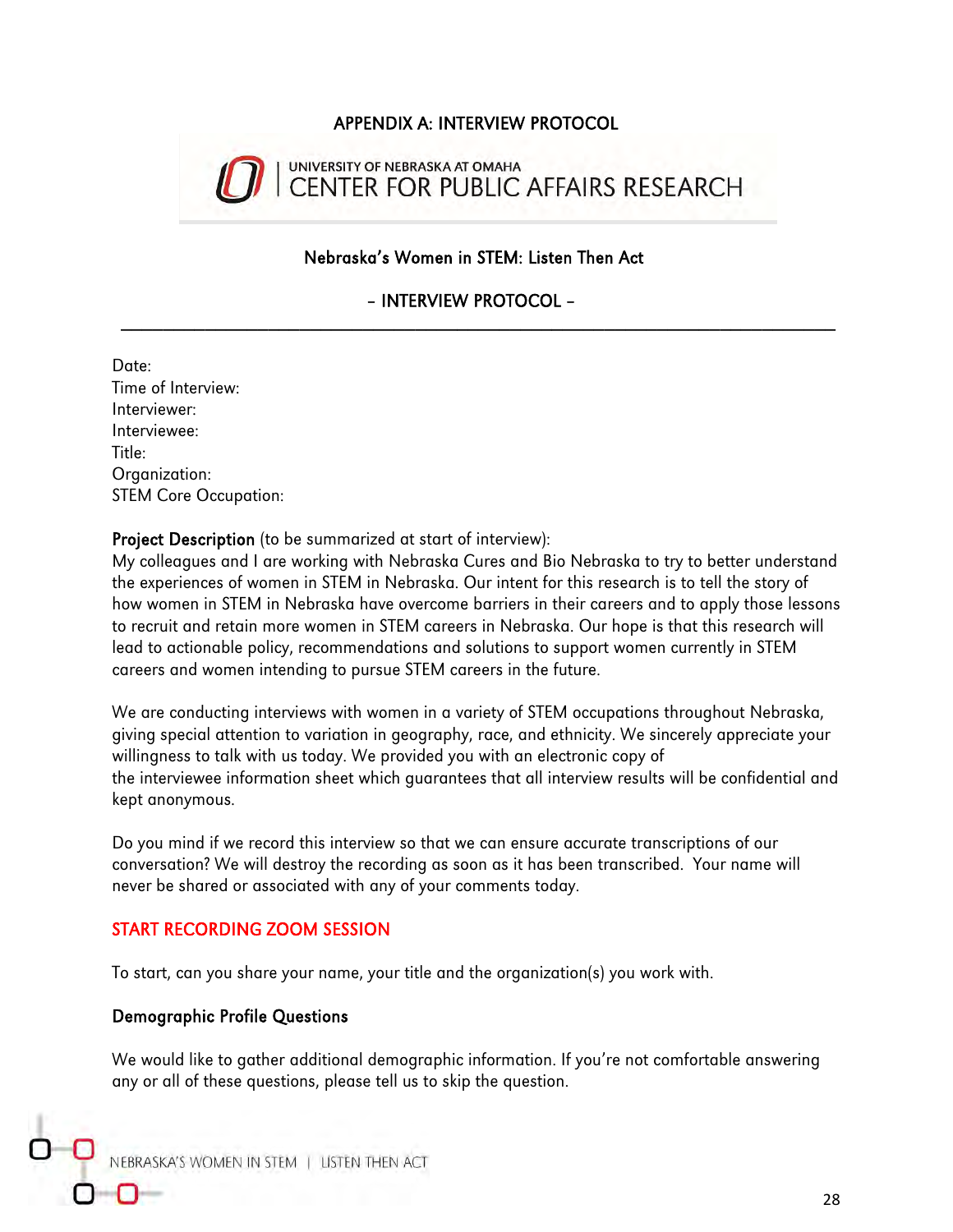With what gender do you identify?

Are you a person of color?

What is your highest level of education?

What is your age in whole years?

Where in Nebraska do you maintain residence?

How would you describe your level within your organization?

#### Background Questions

1. We would like to learn about your path into your current career and position. Can you tell us about the experiences that led you to where you are today in your career?

#### PROMPTS:

- Education
- Mentorship
- Socialization /internships/ experiences
- Previous employment
- Promotions/advancement/professional development

Identify responses that suggest that they have had significant barriers on this path or specific experiences - either positive or negative - as a result of gender and/or racial and/or ethnic identity. If so you will want to follow up.

Some negative examples: switching jobs, considering leaving, slow advancement, poor performance reviews, high stress, relegated to service work, self-doubt, poor relationships with colleagues or superiors, overworked, undervalued, work-life balance, poor health outcomes ….

Some positive examples: promotions, advancement, higher pay, heavily recruited, successful family leave situations, professional development opportunities, supportive colleagues, supportive leadership, strong mentorship….

If you want to follow up: "Thank you, you have had an interesting career trajectory and I would like to ask you more about some of your experiences, in particular, …..but can we get back to those after a few more questions.

If not: "Thank you, my next question is…"

2. Many women in Nebraska don't pursue careers in STEM. American Community Survey data from 2019 shows that in Nebraska, 27% of women 25 years or older worked in a core STEM occupation, and women of color are even less represented. Why did you pursue a career in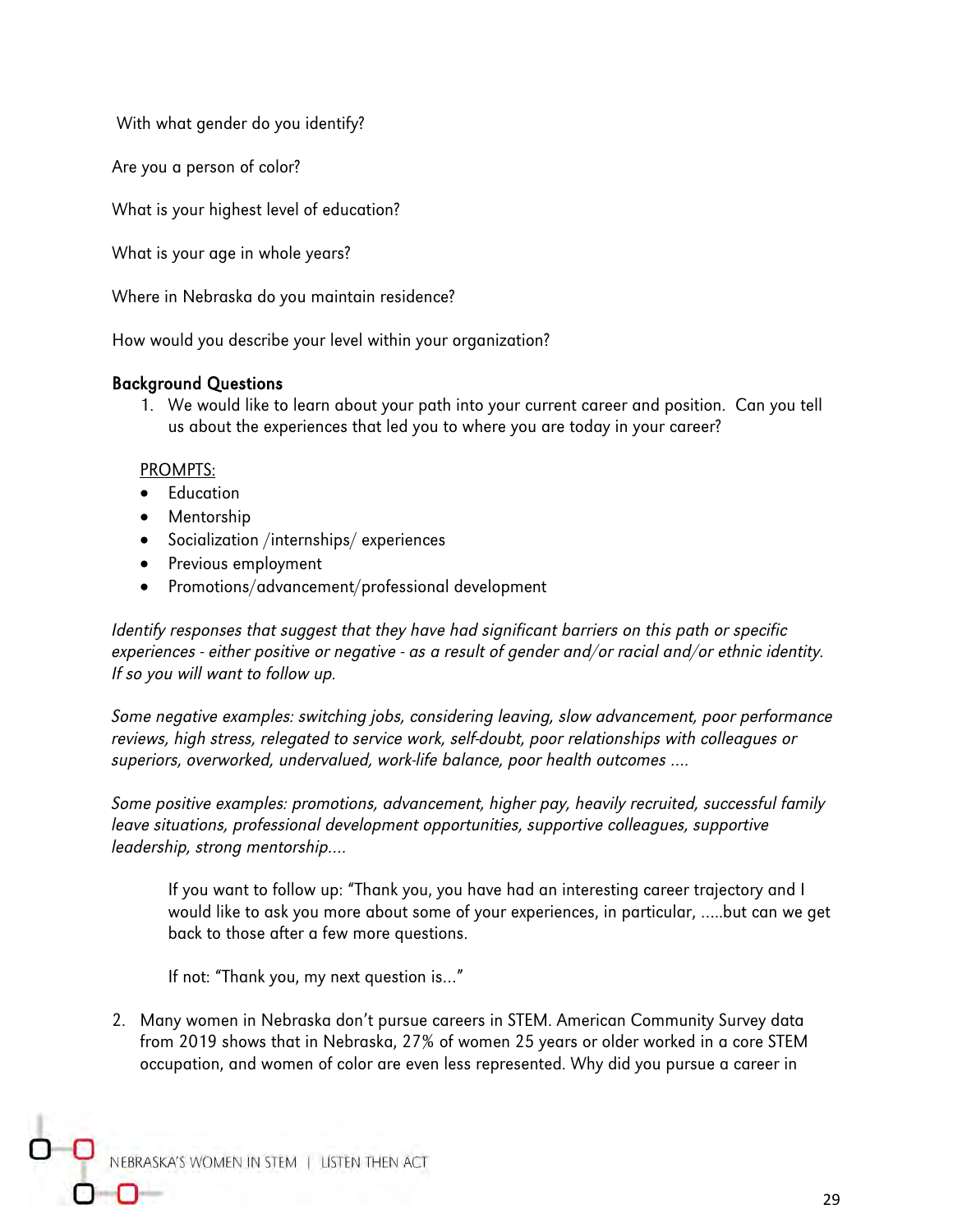STEM and how did you overcome the barriers that exist for many women when pursuing careers in STEM?

- 3. Many women in Nebraska do not advance in STEM careers. Why do you think you have?
	- a. Follow-up: Are there any job factors such as pay, benefits and work environment that you have been able to negotiate for yourself to help sustain your career in STEM?
	- 4. Based on your experiences, what do you think could be done better in Nebraska to attract and retain women in STEM careers?

#### ADDITIONAL QUESTIONS

In your response to my first question, you mentioned some experiences in your career trajectory that I would like to learn more about. Do you have time to talk more now?

5. Can you tell me some of the specific details of …..?

Ask about specific situations that they mentioned applying the provided criteria of significant barriers or positive and negative experiences as a result of identity.

#### PROBES:

- What were the specifics of the situation?
- How do you think gender or any intersections in your identity influenced how people behaved during this situation?
- What did you do?
- What was the outcome?
- What assistance and/or resources do you wish were available to you at that time?
- Was this direct discrimination or harassment in the workplace?
- How have you coped with this situation in the workplace?
- Based on your experiences, how do you feel gender has shaped your career overall?
- What resources do you think women like you need in the workplace to ensure better experiences for women in STEM?
- $\ldots$
- 6. Is there anything else you would like us to know?

#### Ask of all participants:

We are trying to interview a diverse group of women in STEM occupations in Nebraska. Is there anyone else you'd recommend we speak with for this project?

Closing: Thank you for participating in this interview. Again, all results will be kept anonymous. Would it be okay for us to contact you if we need to clarify any of your statements?